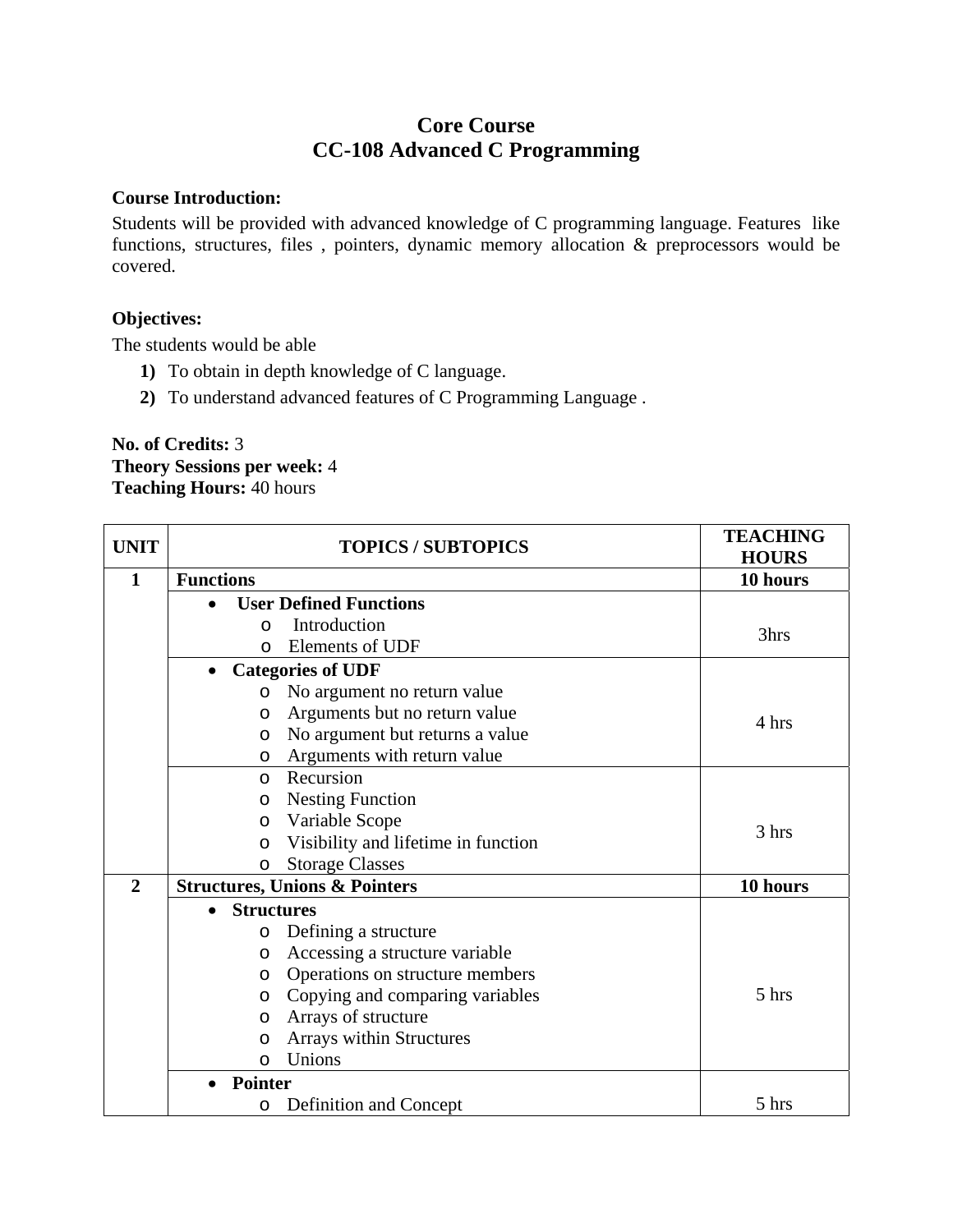|                         | Advantage of using pointer<br>$\circ$                                 |          |
|-------------------------|-----------------------------------------------------------------------|----------|
|                         | Pointer arithmetic<br>$\Omega$                                        |          |
| 3                       | <b>Advance Concept of Pointer &amp; Link List</b>                     | 10 hours |
|                         | <b>Pointer</b><br>$\bullet$                                           |          |
|                         | Array of pointers<br>$\circ$                                          | 3 hrs    |
|                         | Pointers and Functions<br>$\Omega$                                    |          |
|                         | <b>Dynamic Memory Allocation</b>                                      |          |
|                         | <b>Memory Allocation Function</b><br>O                                |          |
|                         | malloc()<br>O                                                         |          |
|                         | calloc()<br>$\circ$                                                   | 2 hrs    |
|                         | realloc()<br>O                                                        |          |
|                         | free()<br>O                                                           |          |
|                         | <b>Link List</b>                                                      |          |
|                         | Concepts<br>O                                                         |          |
|                         | Advantages<br>O                                                       |          |
|                         | Overview of types of Link list<br>$\circ$                             | 5 hrs    |
|                         | Operations on Singly Link List (create, display, insert at<br>$\circ$ |          |
|                         | first, insert at last, delete at first, delete at last)               |          |
|                         | Application of Link list<br>O                                         |          |
| $\overline{\mathbf{4}}$ | <b>Files and Preprocessors</b>                                        | 10 hours |
|                         | <b>Files</b>                                                          |          |
|                         | <b>Concepts of File Management</b><br>O                               |          |
|                         | Files functions – fopen(), fclose(), fprintf(), fscanf(),<br>O        |          |
|                         | $fseek(), ftell(), rewind(), putc(), getc(), putw(), getw()$          | 8 hrs    |
|                         | Error handling functions<br>O                                         |          |
|                         | Command line argument<br>$\circ$                                      |          |
|                         | <b>Preprocessors</b><br>$\bullet$                                     |          |
|                         | <b>Types of Preprocessors</b><br>O                                    |          |
|                         | Macro substitution directives<br>O                                    | 2 hrs    |
|                         | File inclusion directives<br>$\Omega$                                 |          |
|                         | Compiler control directives<br>O                                      |          |

## **Textbook:**

Programming In C (Second Edition) Publication : Pearson Education by Ashok N. Kamthane

## **Reference Book** :

1. Simplifying C (First Edition 2010) Publication : Dreamtech by Harshal Arolkar and Sonal Jain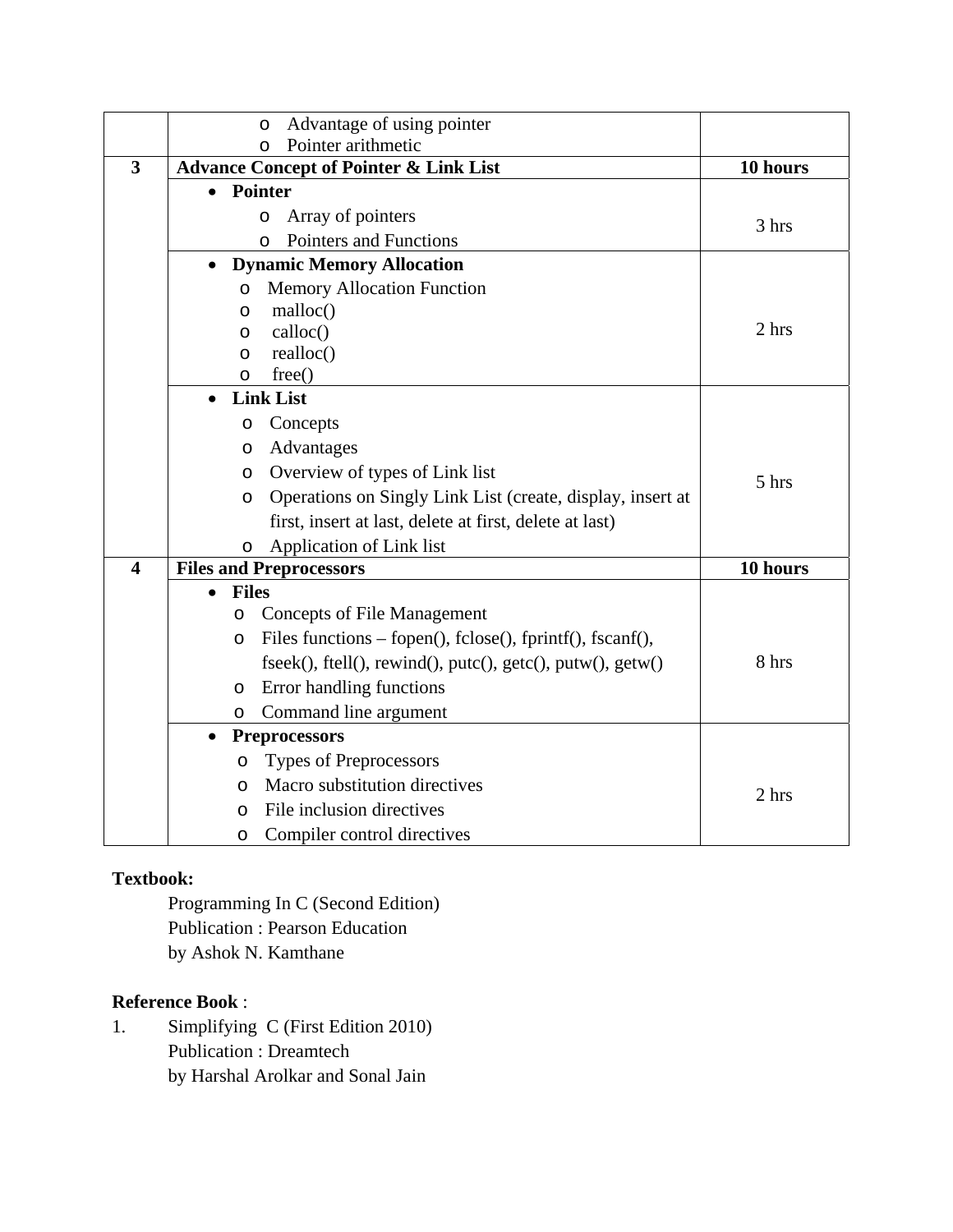- 2. Programming in ANSI C (Fifth Edition 2011) Publication : Mc Graw Hill by Balagurusamy
- 3. Programming in C (First Edition 2011) Publication : Oxford Higher Education by Reema Thareja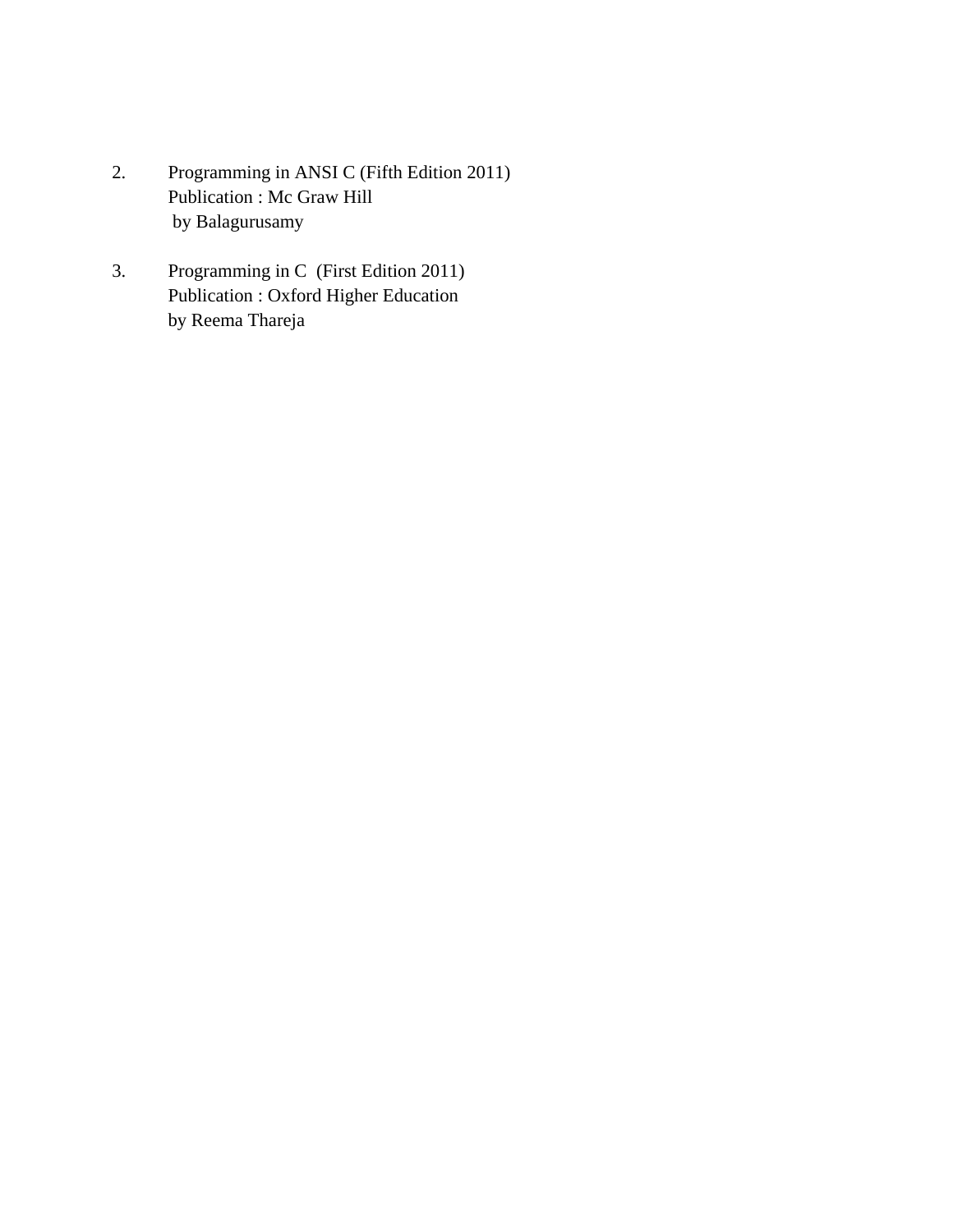# **Core Course CC-109 Dynamic HTML and XML**

#### **Course Introduction:**

This course is aimed to make students familiar with dynamic web page creation tools like cascading style sheet, JavaScript and XML. The student would be able to develop webpage/website using DHTML & XML.

## **Objectives:**

Students would be able-

- 1) To understand Dynamic web page designing.
- 2) To be aware of the real functions of website development.

#### **No. of Credits:** 3 **Theory Sessions per week:** 4 **Teaching Hours:** 40 hours

| <b>UNIT</b>  |                              | <b>TOPICS / SUBTOPICS</b>                 | <b>TEACHING</b><br><b>HOURS</b> |
|--------------|------------------------------|-------------------------------------------|---------------------------------|
| $\mathbf{1}$ | <b>Cascading Style Sheet</b> |                                           | 10 hours                        |
|              | <b>CSS</b><br>$\bullet$      |                                           |                                 |
|              | $\circ$                      | Introduction                              |                                 |
|              | $\circ$                      | Understanding the concepts of CSS         |                                 |
|              | $\circ$                      | Advantages and disadvantages              |                                 |
|              | $\circ$                      | CSS syntax                                |                                 |
|              |                              | Grouping selectors and rulers             |                                 |
|              |                              | Using the class selectors<br>п            |                                 |
|              |                              | Using the ID selectors<br>п               | 3 hrs                           |
|              |                              | Comparing ID and classes selectors        |                                 |
|              |                              | Using CSS comments<br>п                   |                                 |
|              | O                            | Types of Style sheets                     |                                 |
|              |                              | External                                  |                                 |
|              |                              | Internal                                  |                                 |
|              |                              | Inline<br>▪                               |                                 |
|              | $\bullet$                    | <b>CSS</b> properties and text attributes |                                 |
|              | $\circ$                      | Color                                     |                                 |
|              | O                            | Alignment                                 |                                 |
|              | O                            | Decoration                                |                                 |
|              | O                            | Transformation                            | 3 hrs                           |
|              | $\circ$                      | Indent                                    |                                 |
|              | O                            | Letter spacing and word spacing           |                                 |
|              | O                            | White space                               |                                 |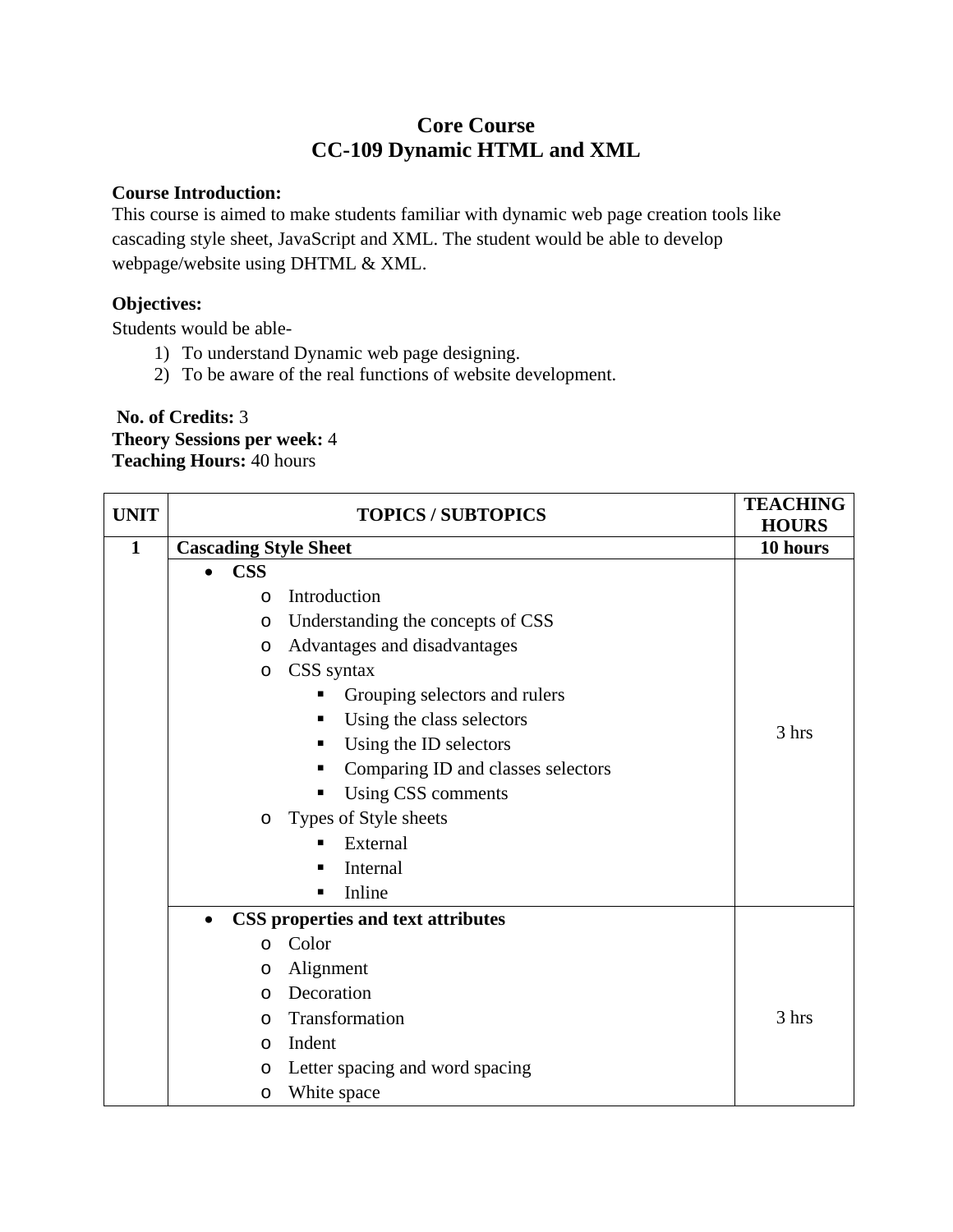|                         | O                          | Line-height                                                    |          |
|-------------------------|----------------------------|----------------------------------------------------------------|----------|
|                         | $\circ$                    | Direction                                                      |          |
|                         | O                          | Unicode-bidi                                                   |          |
|                         | $\bullet$                  | <b>CSS Padding</b>                                             |          |
|                         | O                          | Using padding properties                                       |          |
|                         | O                          | Setting padding for all sides                                  |          |
|                         | O                          | Setting padding for each side                                  | 3 hrs    |
|                         | O                          | List properties: list-style-images, list-style-position, list- |          |
|                         |                            | style-type, list-style                                         |          |
|                         | O                          | CSS positioning (relative, absolute, fixed and Z-index)        |          |
|                         | $\bullet$                  | <b>CSS</b> properties and table attributes                     | 1 hrs    |
| $\overline{2}$          |                            | <b>Introduction to JavaScript</b>                              | 10 hours |
|                         | $\bullet$                  | <b>JavaScript Introduction</b>                                 |          |
|                         | $\circ$                    | <b>Understanding JavaScript</b>                                |          |
|                         | O                          | <b>About Dynamic HTML</b>                                      | 4 hrs    |
|                         | O                          | Selecting an development environment for JavaScript            |          |
|                         | $\circ$                    | HTML and JavaScript                                            |          |
|                         | $\bullet$                  | <b>Advanced JavaScript</b>                                     |          |
|                         | $\circ$                    | Element of JavaScript                                          |          |
|                         | O                          | Variables                                                      |          |
|                         | O                          | Operators                                                      |          |
|                         | $\circ$                    | Flow control statement                                         |          |
|                         | O                          | Arrays                                                         | 4 hrs    |
|                         | $\circ$                    | Functions                                                      |          |
|                         | O                          | Event handling                                                 |          |
|                         | O                          | <b>Browser and JavaScript</b>                                  |          |
|                         | O                          | Web page and JavaScript                                        |          |
|                         | O                          | Frames and JavaScript                                          |          |
|                         | O                          | validating User forms                                          |          |
|                         |                            | <b>Frames and Validation in JavaScript</b>                     |          |
|                         | O                          | Frames and JavaScript                                          | 2 hrs    |
|                         | O                          | <b>Validating User forms</b>                                   |          |
| $\overline{\mathbf{3}}$ | <b>Introduction to XML</b> |                                                                | 10 hours |
|                         | <b>XML</b><br>$\bullet$    |                                                                |          |
|                         | O                          | Introduction                                                   |          |
|                         | $\circ$                    | <b>XML</b> versus HTML                                         |          |
|                         | O                          | <b>XML</b> terminologies                                       | 5 hrs    |
|                         | O                          | XML standards(XML,XML namespace,                               |          |
|                         |                            | DTD,CSS,XSL,XML schema, Xquery, Xlink, Xpointer,               |          |
|                         |                            | Xpath),                                                        |          |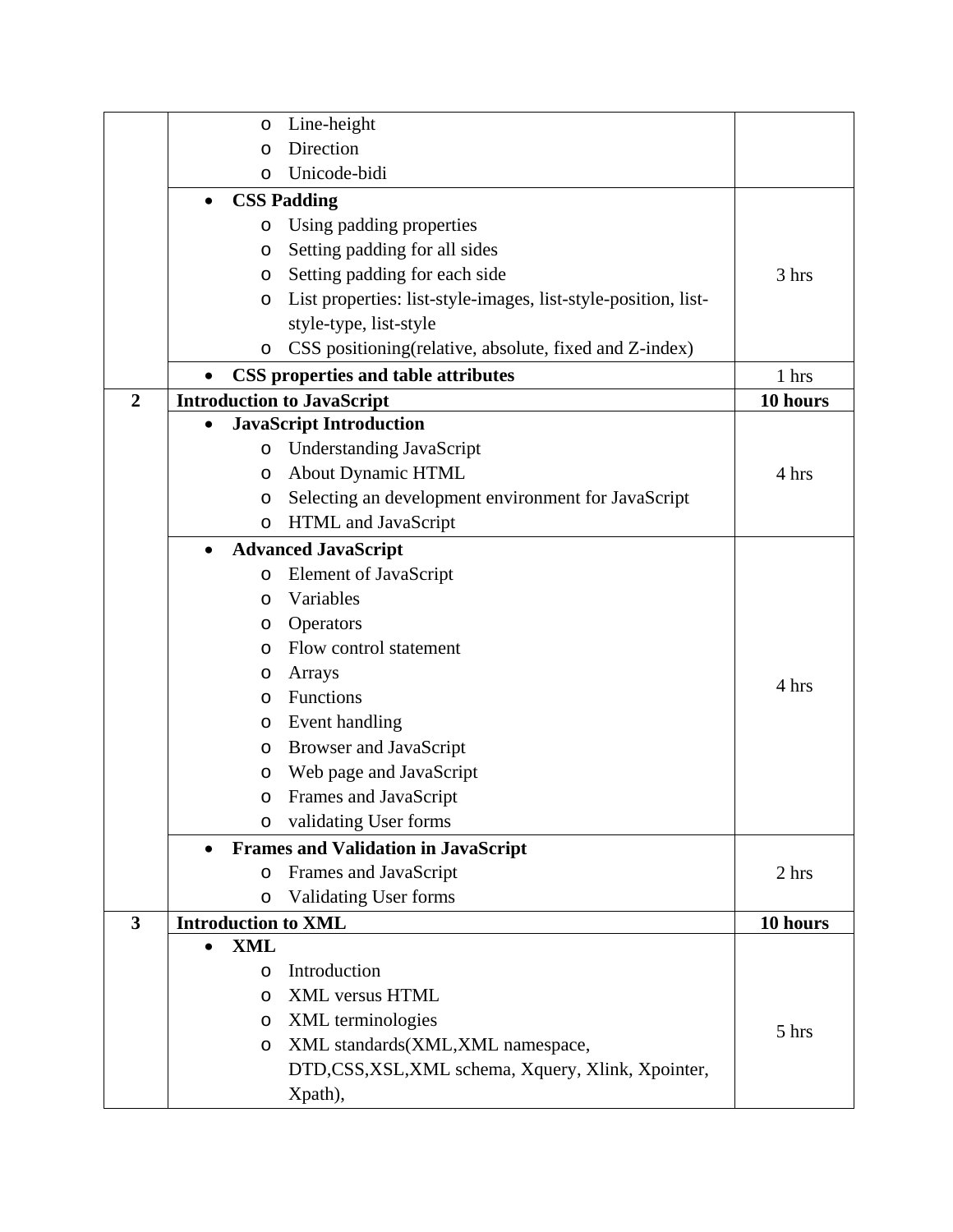|                         | $\circ$   | <b>XHTML</b>                                 |          |
|-------------------------|-----------|----------------------------------------------|----------|
|                         | $\bullet$ | <b>Creating XML Document</b>                 |          |
|                         | O         | XML syntax checking                          |          |
|                         | $\circ$   | The idea of markup                           |          |
|                         | $\circ$   | <b>XML</b> structure                         | 5 hrs    |
|                         | $\circ$   | Organizing information in XML                |          |
|                         | $\circ$   | Creating well formed XML documents           |          |
|                         | O         | XML namespaces(overview)                     |          |
| $\overline{\mathbf{4}}$ |           | <b>XML Document Type Definition and XSLT</b> | 10 hours |
|                         |           | <b>XML Documentation</b>                     |          |
|                         | O         | Introduction to DTD                          |          |
|                         | O         | Document type declaration                    |          |
|                         | $\circ$   | Element type declaration                     |          |
|                         | $\circ$   | Attribute declaration                        |          |
|                         | $\circ$   | Conditional sections, limitations of DTD     | 5 hrs    |
|                         | $\circ$   | Introduction to schema                       |          |
|                         | O         | Complex types                                |          |
|                         | O         | Grouping of Data<br>Simple types             |          |
|                         | O<br>O    | Deriving types                               |          |
|                         | $\circ$   | <b>Attributes</b>                            |          |
|                         | $\bullet$ | <b>Introduction to XSL</b>                   |          |
|                         | $\circ$   | What is XSL                                  |          |
|                         | $\circ$   | The need for XSL                             |          |
|                         | $\circ$   | <b>XSL Transformation</b>                    |          |
|                         | O         | Overview(Understanding, classification)      |          |
|                         | O         | Xpath(overview)                              |          |
|                         | O         | <b>XSLT</b>                                  |          |
|                         | O         | Templates                                    | 5 hrs    |
|                         | O         | Element                                      |          |
|                         | O         | Attribute                                    |          |
|                         | O         | Sorting                                      |          |
|                         | O         | Looping                                      |          |
|                         | O         | conditional processing                       |          |
|                         | O         | copy                                         |          |

# **Textbook:**

1. A Complete Guide to Internet and Web Programming (Edition-2010) Publisher: Dream Tech Press. By Deven N. Shah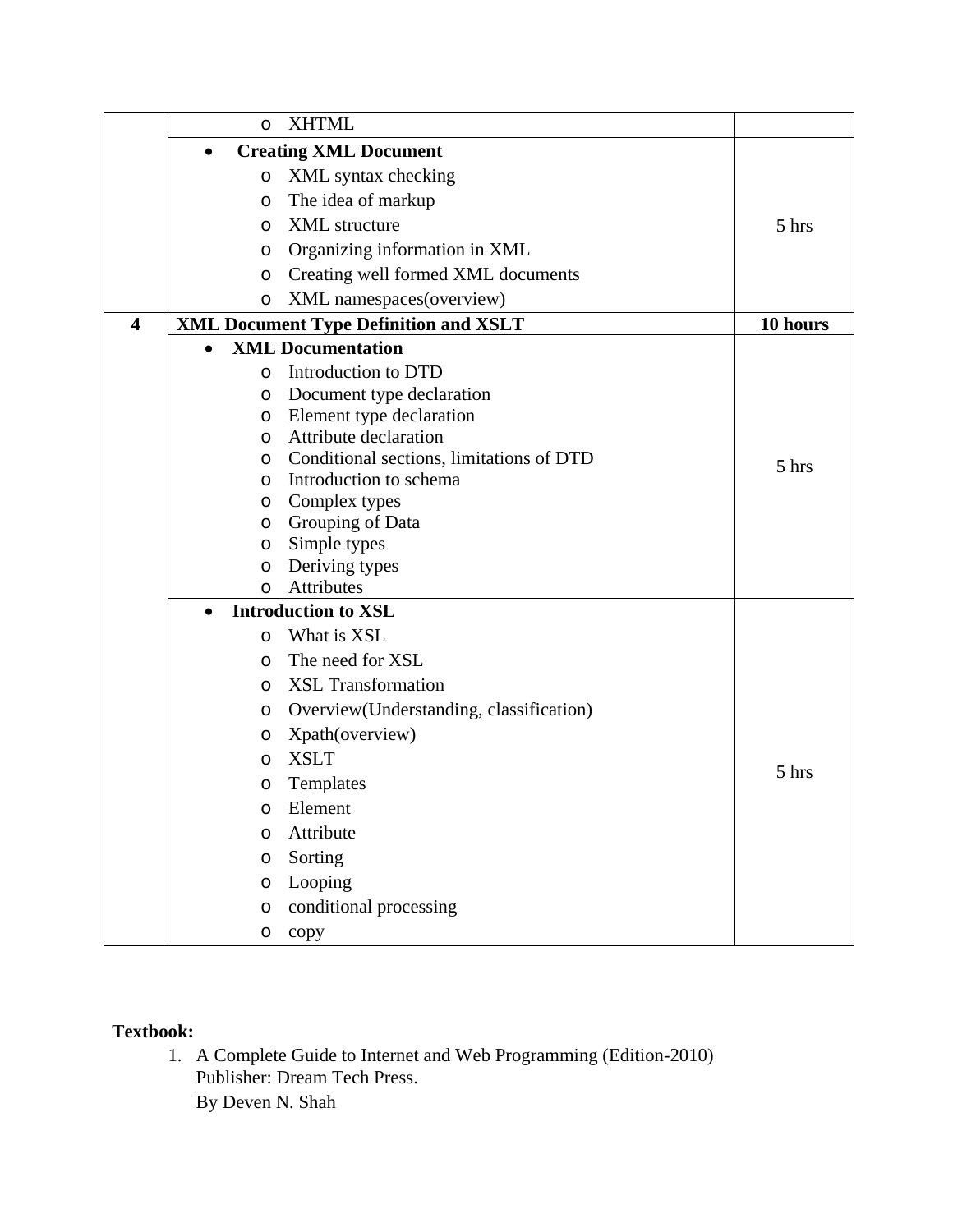2. XML & Related Technologies(First Edition-2009) Pearson Education. By Atul Kahate

#### **Reference Books:**

- 1. Step By Step XML(First Edition-2000) Publisher: PHI Practice-Hall India. By Michael J. Young
- 2. Sams Teach Yourself XML in 24 hours (First Edition-2006) Publisher: PEARSON Education By Michael Morrison
- 3. Visual Quick Start XML Second Edition (First Edition-2011) Publisher: Pearson Education. By Kevin Howard Goldberg
- 4. Java Script Indian Edition(First Edition-2008) Publisher: CENGAGE Learning By Gosselin
- 5. DHTML and CSS Advanced(First Edition-2006) Publisher: Pearson Education. By Jason cranford Teaue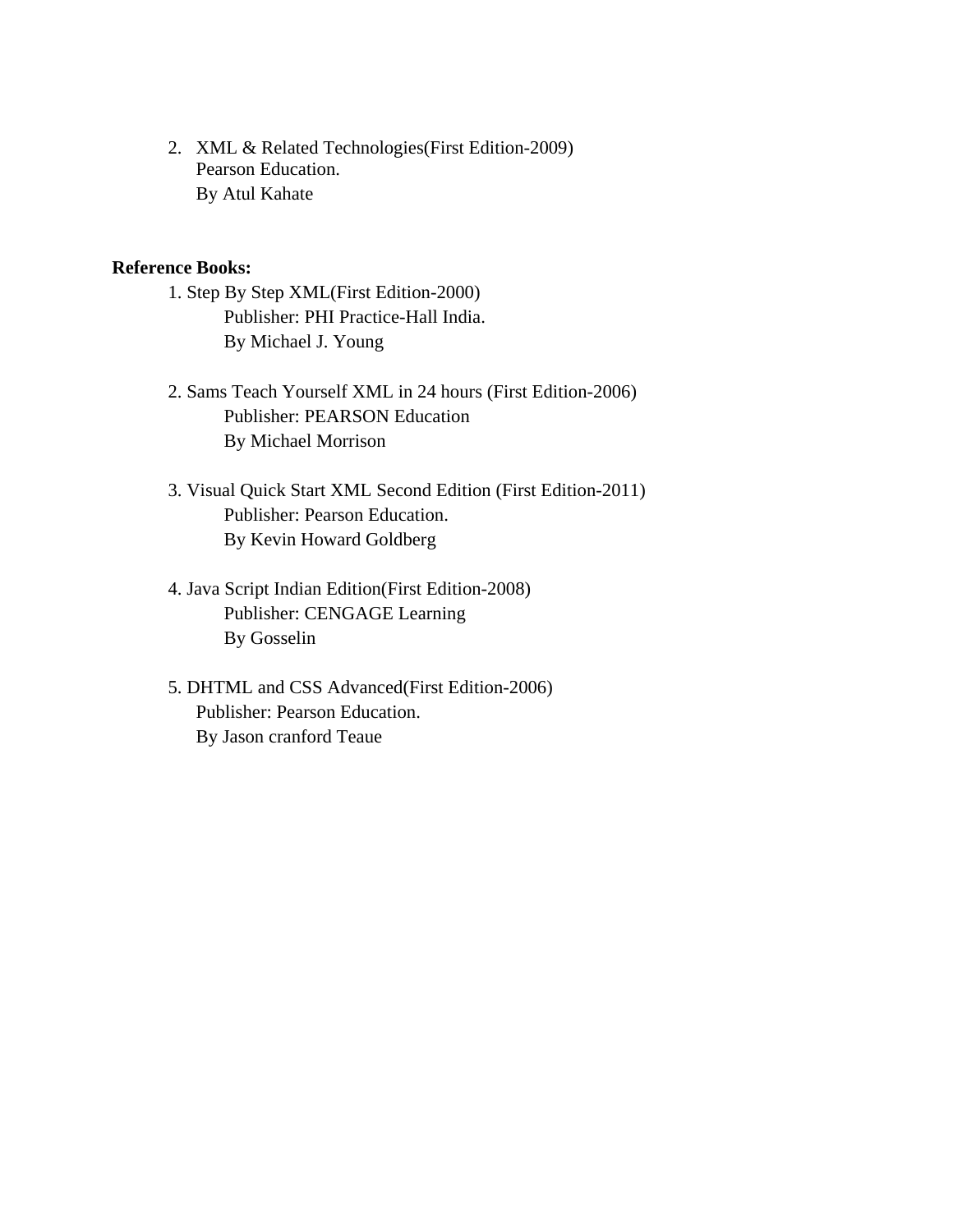# **Core Course CC-110 Database Management System - I**

#### **Course Introduction:**

This course introduces students to information of data, working of related data to gain knowledge. Students also will design the real life application

### **Objectives:**

Students would be able-

- 1) To understand the concept, role and importance of Database.
- 2) To recognize the elements of Database for real applications.
- 3) To identify the key relationship between the Database components.
- 4) To comprehend the type of relational model to apply according to the scenery of applications.
- 5) To be aware of the real functions of Database Management Software.
- 6) To normalize the Tables to remove the anomaly existing in the Database.
- 7) To deal with every tiny elements of the Database.

## **No. of Credits:** 3 **Theory Sessions per week:** 4 **Teaching Hours:** 40 hours

| <b>UNIT</b>  |           | <b>TOPICS / SUBTOPICS</b>                             | <b>TEACHING</b><br><b>HOURS</b> |
|--------------|-----------|-------------------------------------------------------|---------------------------------|
| 1            |           | <b>Database System and Data Models</b>                | 10 hours                        |
|              | $\bullet$ | Data and Information                                  |                                 |
|              |           | Data Vs. Information<br>$\Omega$                      | 1 hrs                           |
|              | $\bullet$ | <b>Database</b>                                       |                                 |
|              |           | Introduction of the Database and the DBMS<br>$\Omega$ |                                 |
|              |           | Role and Advantage of DBMS<br>$\circ$                 | 3 hrs                           |
|              |           | <b>Types of Database</b><br>$\circ$                   |                                 |
|              | $\bullet$ | <b>Database Systems</b>                               |                                 |
|              |           | The Database System Environment<br>$\circ$            | 3 hrs                           |
|              |           | <b>DBMS</b> Functions<br>$\Omega$                     |                                 |
|              | $\bullet$ | Data Model Basic Building Block                       |                                 |
|              |           | The Hierarchical Model<br>$\Omega$                    | 3 hrs                           |
|              |           | The Network Model<br>$\Omega$                         |                                 |
|              |           | The Relational Model<br>$\Omega$                      |                                 |
| $\mathbf{2}$ |           | <b>The Relational Database Model</b>                  | 10 hours                        |
|              | $\bullet$ | A logical view of Data                                | 1 hrs                           |
|              |           | Tables and Their characteristics<br>$\Omega$          |                                 |
|              |           | Keys                                                  | 1 hrs                           |
|              | $\bullet$ | <b>Integrity Rules</b>                                | 1 hrs                           |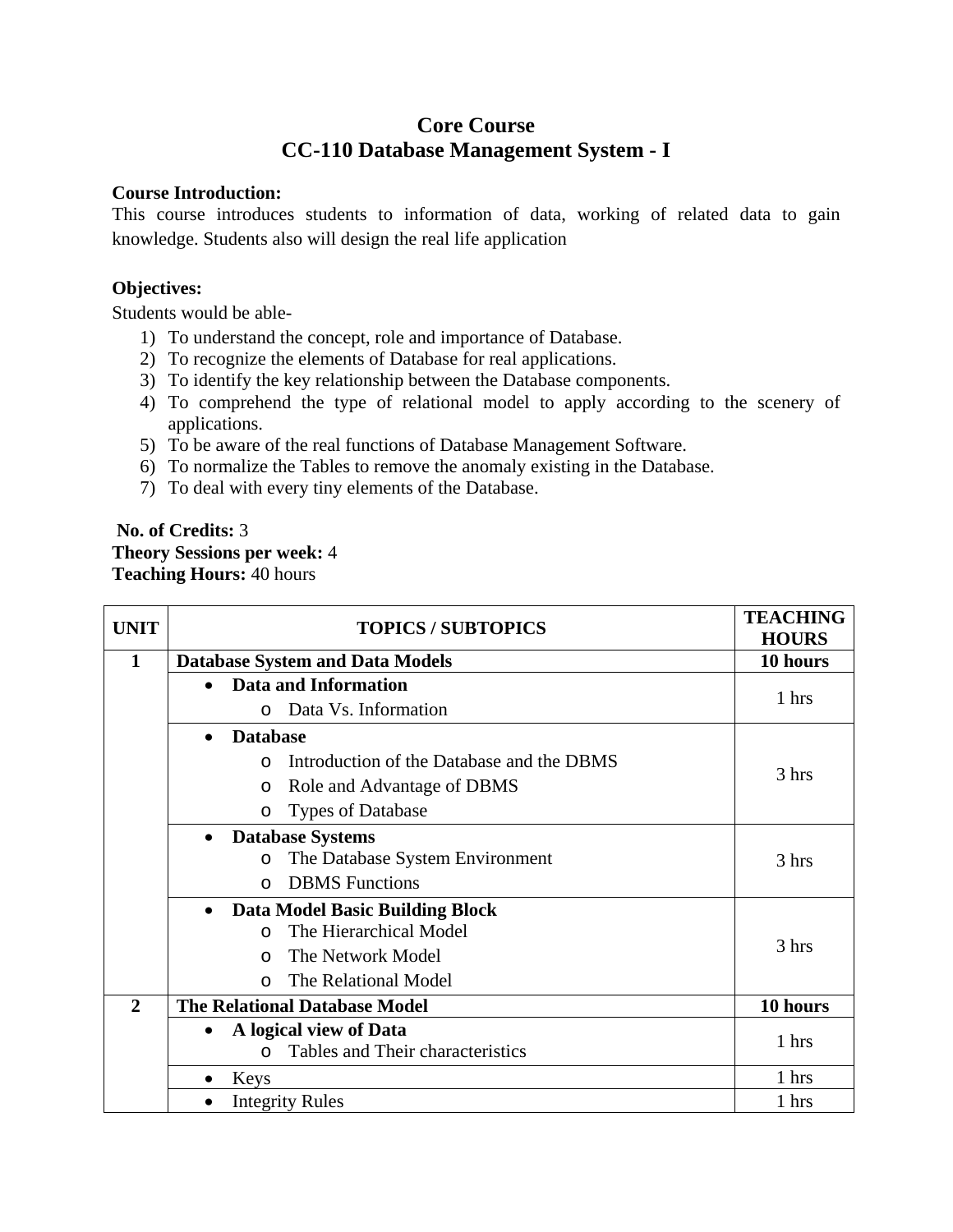|                         | Concept of Functional Dependency<br>$\bullet$                                                         | 1 hrs    |
|-------------------------|-------------------------------------------------------------------------------------------------------|----------|
|                         | <b>Relational Set Operators</b><br>$\bullet$                                                          | 2 hrs    |
|                         | The Data Dictionary and The System Catalog<br>$\bullet$                                               | 1 hrs    |
|                         | <b>Relationship within the Relational Database</b><br>$\bullet$<br>The $1: M$ Relationship<br>$\circ$ | 3 hrs    |
|                         | The $1:1$ Relationship<br>$\circ$                                                                     |          |
|                         | The M: N Relationship<br>O                                                                            |          |
| $\overline{\mathbf{3}}$ | <b>Entity Relationship Modeling</b>                                                                   | 10 hours |
|                         | <b>The Entity Relationship Model</b><br>$\bullet$<br>Entities<br>O                                    |          |
|                         | <b>Attributes</b><br>$\Omega$                                                                         |          |
|                         | Relationships<br>O                                                                                    |          |
|                         | Connectivity and Cardinality<br>O                                                                     |          |
|                         | <b>Existence Dependence</b><br>O                                                                      | 7 hrs    |
|                         | <b>Relationship Strength</b><br>$\circ$                                                               |          |
|                         | <b>Weak Entities</b><br>$\circ$                                                                       |          |
|                         | <b>Relationship Participation</b><br>$\circ$                                                          |          |
|                         | <b>Relationship Degree</b><br>O                                                                       |          |
|                         | <b>Recursive Relationship</b><br>$\circ$                                                              |          |
|                         | <b>Composite Entities</b><br>O                                                                        |          |
|                         | Developing an ER diagram<br>$\bullet$                                                                 | 3 hrs    |
| $\overline{\mathbf{4}}$ | <b>Normalization of Database Tables</b>                                                               | 10 hours |
|                         | The need of Normalization<br>$\bullet$                                                                | 2 hrs    |
|                         | <b>The Normalization process</b><br>$\bullet$                                                         |          |
|                         | Conversion to First normal form<br>$\Omega$                                                           | 8 hrs    |
|                         | Conversion to Second normal form<br>O                                                                 |          |
|                         | Conversion to Third normal form<br>O                                                                  |          |

#### **Textbook:**

Database System Concepts (First Edition: 2008) Publisher: Cengage Learning By Peter Rob and Carlos Coronel Chap-1(1.1, 1.2, 1.6), chap-2(2.5(2.5.1, 2.5.2, 2.5.3)), Chap-3(3.1, 3.2, 3.3, 3.4, 3.5, 3.6), chap-4(4.1, 4.2), chap-5(5.2, 5.3)

## **Reference Books:**

1. Introduction to Database Management Systems (First Edition 2006) Publisher: Tata McGraw-Hill By ISRD Group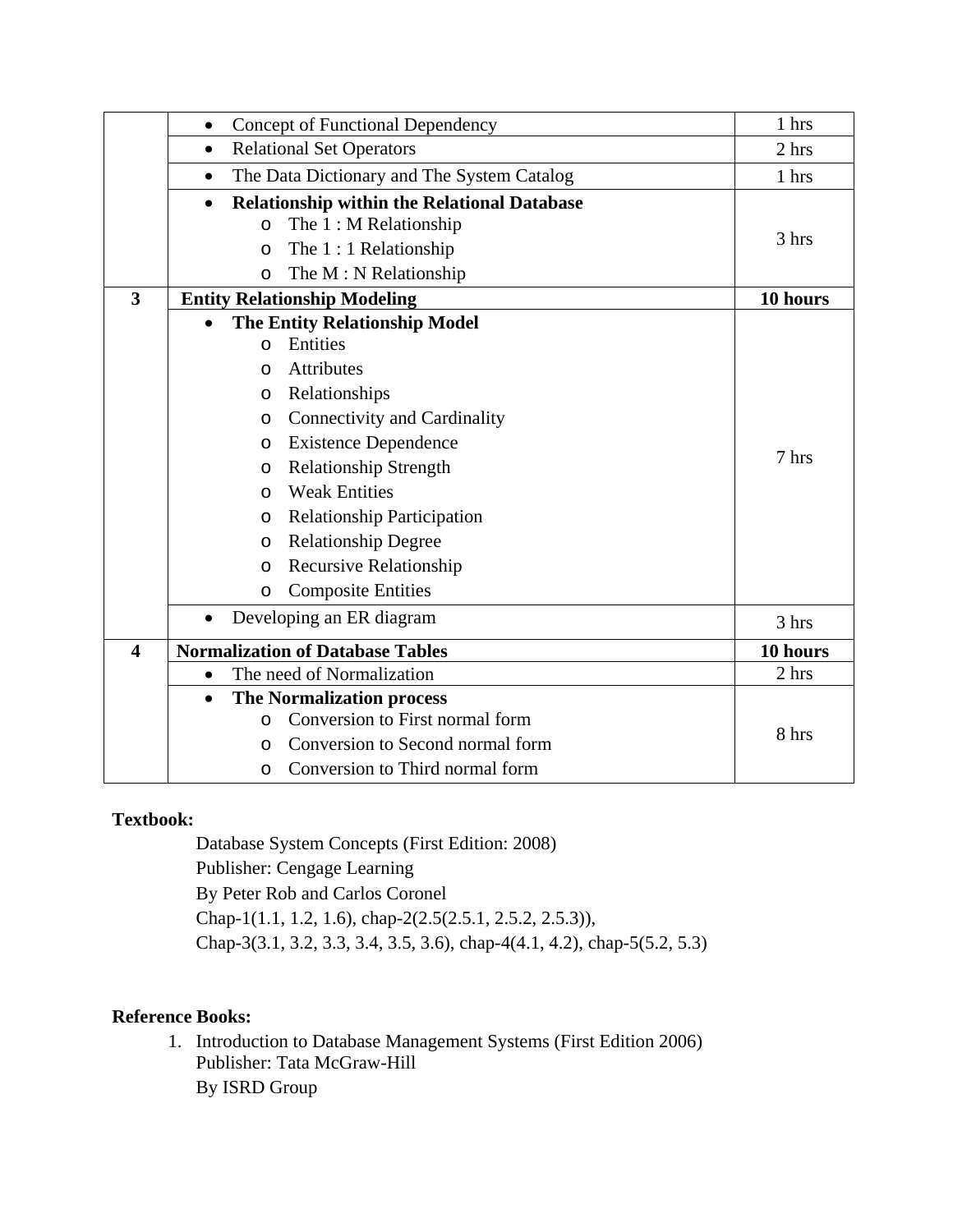- 2. An Introduction to Database Systems (Eighth Edition 2006) Publisher : Pearson By C. J. Date, A. Kannan & S. Swamynathan
- 3. An Introduction to Database Systems Publisher: Pearson By : ITL Education Solutions Limited.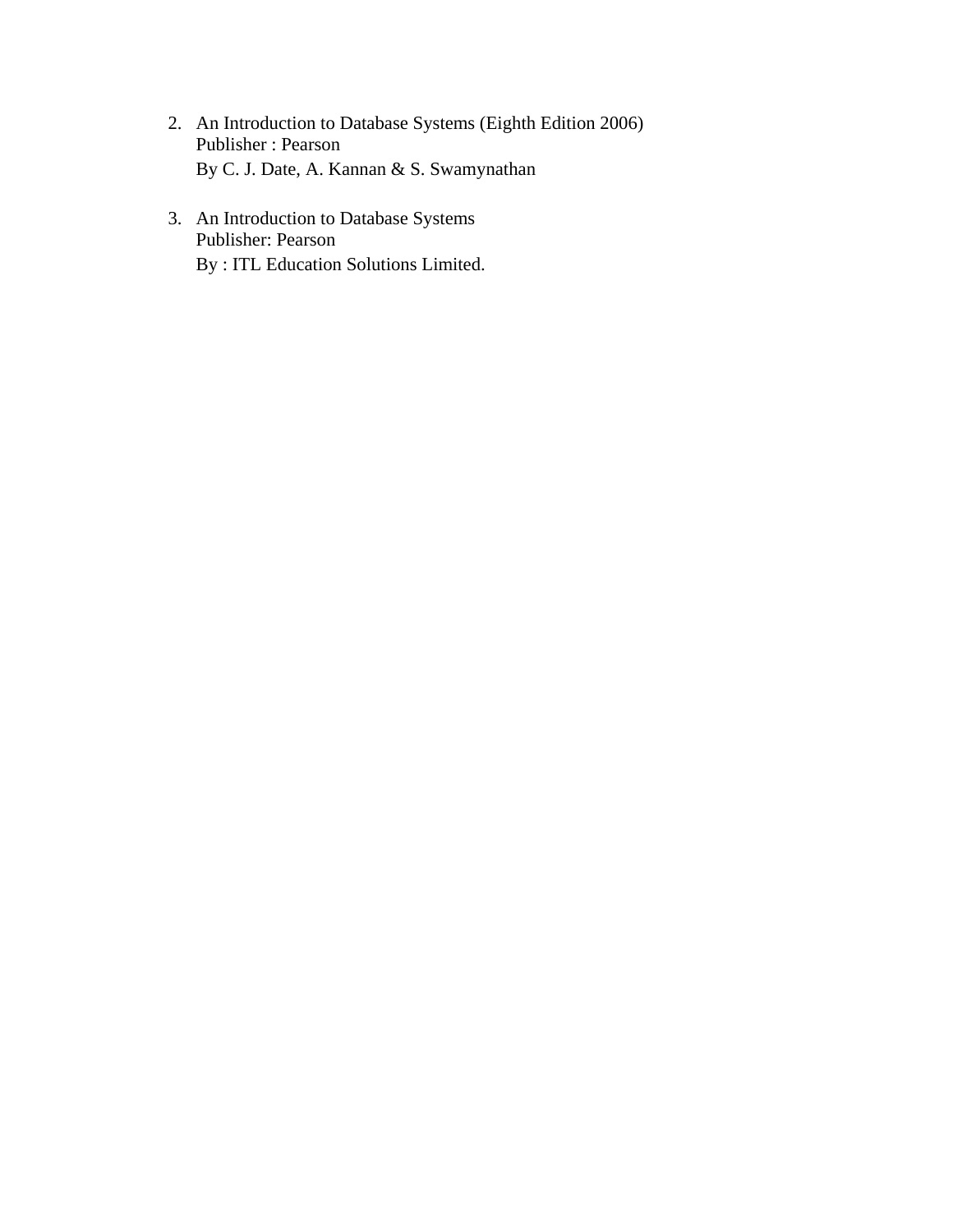## **Core Course CC-111 Mathematical Foundation of Computer Science**

#### **Course Introduction:**

This course introduces students to become reasonably good at problem solving and algorithm development. Students also enhance their ability to think logically and mathematically.

#### **Objectives:**

The objective of this course is to present the foundations of many basic computer related concepts and provide a coherent development to the students for the courses like Fundamentals of Computer Organization, RDBMS, Data Structures, Analysis of Algorithms, Artificial Intelligence, Computer Graphics and others.

#### **No. of Credits:** 3 **Theory Sessions per week:** 4 **Teaching Hours:** 40 hours

| <b>UNIT</b>    | <b>TOPICS / SUBTOPICS</b>                              | <b>TEACHING</b><br><b>HOURS</b> |
|----------------|--------------------------------------------------------|---------------------------------|
| $\mathbf{1}$   | <b>Group Theory</b>                                    | 10 hours                        |
|                | <b>Binary Operations</b>                               |                                 |
|                | Algebraic Structure                                    | 2 hrs                           |
|                | Group                                                  |                                 |
|                | Order of a Group<br>٠                                  |                                 |
|                | Abelian Group<br>$\bullet$                             | 4 hrs                           |
|                | Cyclic Group                                           |                                 |
|                | Order of an element                                    |                                 |
|                | Sub-group                                              |                                 |
|                | Lagrange's Theorem (with out proof)                    | 4 hrs                           |
|                | Permutation group                                      |                                 |
|                | $\langle Z_n, +_n \rangle \& \langle Z_p, *_p \rangle$ |                                 |
| $\overline{2}$ | <b>Relation and Ordering</b>                           | 10 hours                        |
|                | Introduction to relations<br>$\bullet$                 | 2 hrs                           |
|                | Binary relation on a set                               |                                 |
|                | Total no. of distinct Relation from a set A to B       |                                 |
|                | Graph of relations and relation matrix<br>٠            |                                 |
|                | Property of relations<br>$\bullet$                     | 4 hrs                           |
|                | Equivalence relations                                  |                                 |
|                | Equivalence classes (sets)                             |                                 |
|                | Partition of a set                                     |                                 |
|                | Partial ordering and partial ordered set<br>٠          |                                 |
|                | Comparable elements<br>$\bullet$                       | 4 hrs                           |
|                | Chain                                                  |                                 |
|                | Cover of an element                                    |                                 |
|                | Hasse diagram                                          |                                 |
|                | Least, Greatest, Maximal, Minimal elements             |                                 |
|                | Upper and lower bounds of Posets                       |                                 |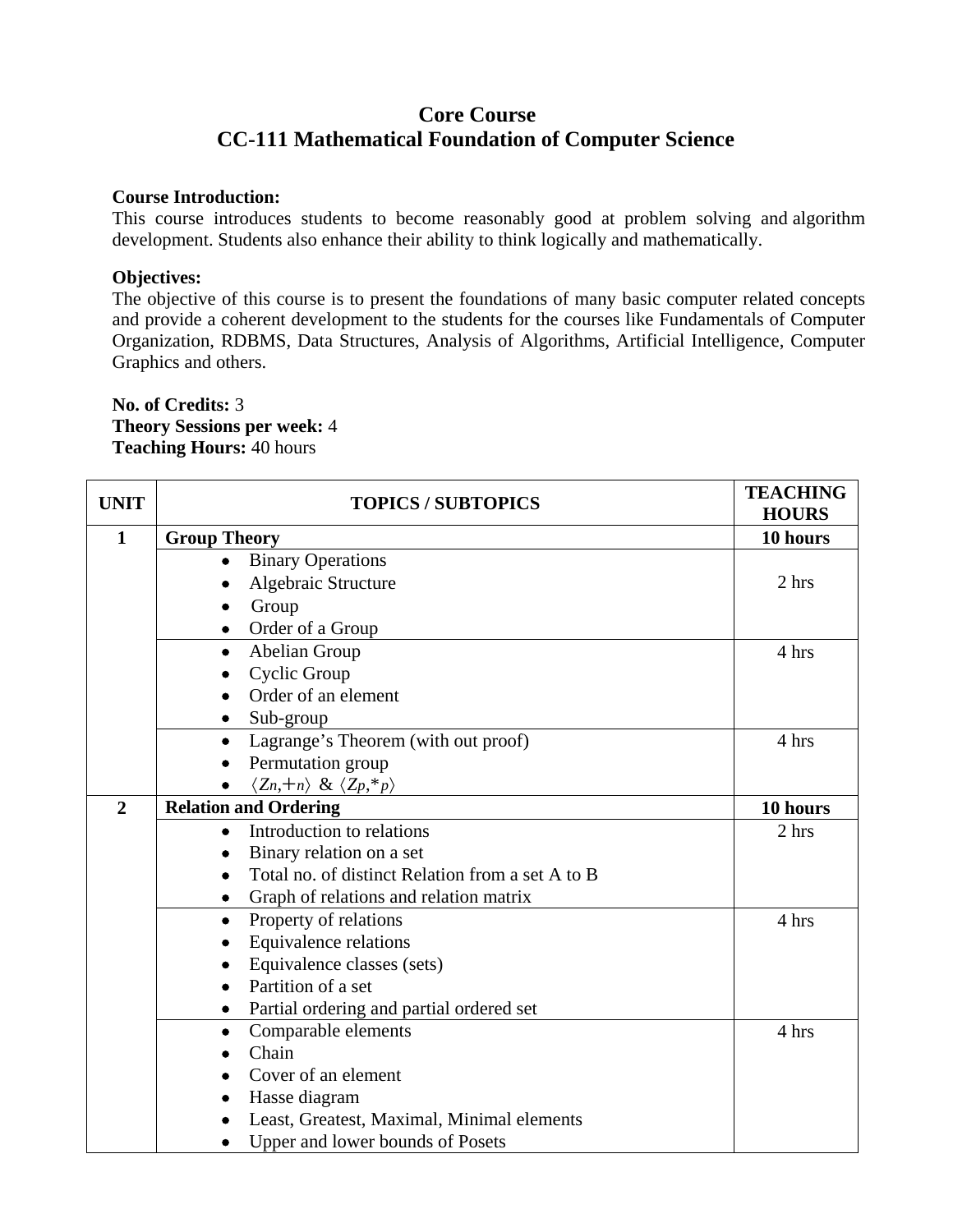| $\overline{\mathbf{3}}$ | <b>Lattice and Boolean algebra</b>                            | 10 hours |
|-------------------------|---------------------------------------------------------------|----------|
|                         | Introduction to lattice                                       | 2 hrs    |
|                         | Definition of lattice as a Posets                             |          |
|                         | Properties of lattice                                         |          |
|                         | Sub-lattice<br>٠                                              |          |
|                         | Complete lattice<br>$\bullet$                                 | 2 hrs    |
|                         | <b>Bounded lattice</b>                                        |          |
|                         | Distributive lattice                                          |          |
|                         | Complemented lattice<br>٠                                     |          |
|                         | Definition and important properties of a Boolean algebra<br>٠ | 2 hrs    |
|                         | Sub-Boolean algebra<br>$\bullet$                              |          |
|                         | Isomorphic Boolean algebras (graphically)<br>$\bullet$        | 4 hrs    |
|                         | Atoms and anti-atoms                                          |          |
|                         | Boolean expressions and their equivalence                     |          |
|                         | Min terms and max terms                                       |          |
|                         | <b>Canonical forms</b><br>$\bullet$                           |          |
| $\overline{\mathbf{4}}$ | <b>Graph theory</b>                                           | 10 hours |
|                         | Introduction<br>$\bullet$                                     | 1 hrs    |
|                         | Abstract definition of Graph and Basic Terminology<br>٠       |          |
|                         | Simple Graph, Multi Graph<br>٠                                | 2 hrs    |
|                         | Degree of a Vertex                                            |          |
|                         | Types of Graphs                                               |          |
|                         | Sub-graph and Isomorphic Graphs<br>$\bullet$                  |          |
|                         | Path and Reachability<br>$\bullet$                            | 2 hrs    |
|                         | Node Base<br>$\bullet$                                        | 2 hrs    |
|                         | Matrix Representation of Graphs<br>٠                          |          |
|                         | Tree and Basic Terminology<br>$\bullet$                       | 3 hrs    |
|                         | <b>Binary and Complete Binary Tree</b>                        |          |
|                         | m-ary Tree, Different representations of Tree                 |          |

# **Textbook:**

 1) Discrete Mathematics Publisher: Oxford University Press By Swapankumar Chakaborty, Bikas Kanti Sarkar

## **Reference Books:**

- 1) Discrete Mathematics Publisher: Cengage Learning By D.S. Malik, M.K.Sen
- 2) Discrete Mathematics & its Application Publisher: Tata McGraw Hill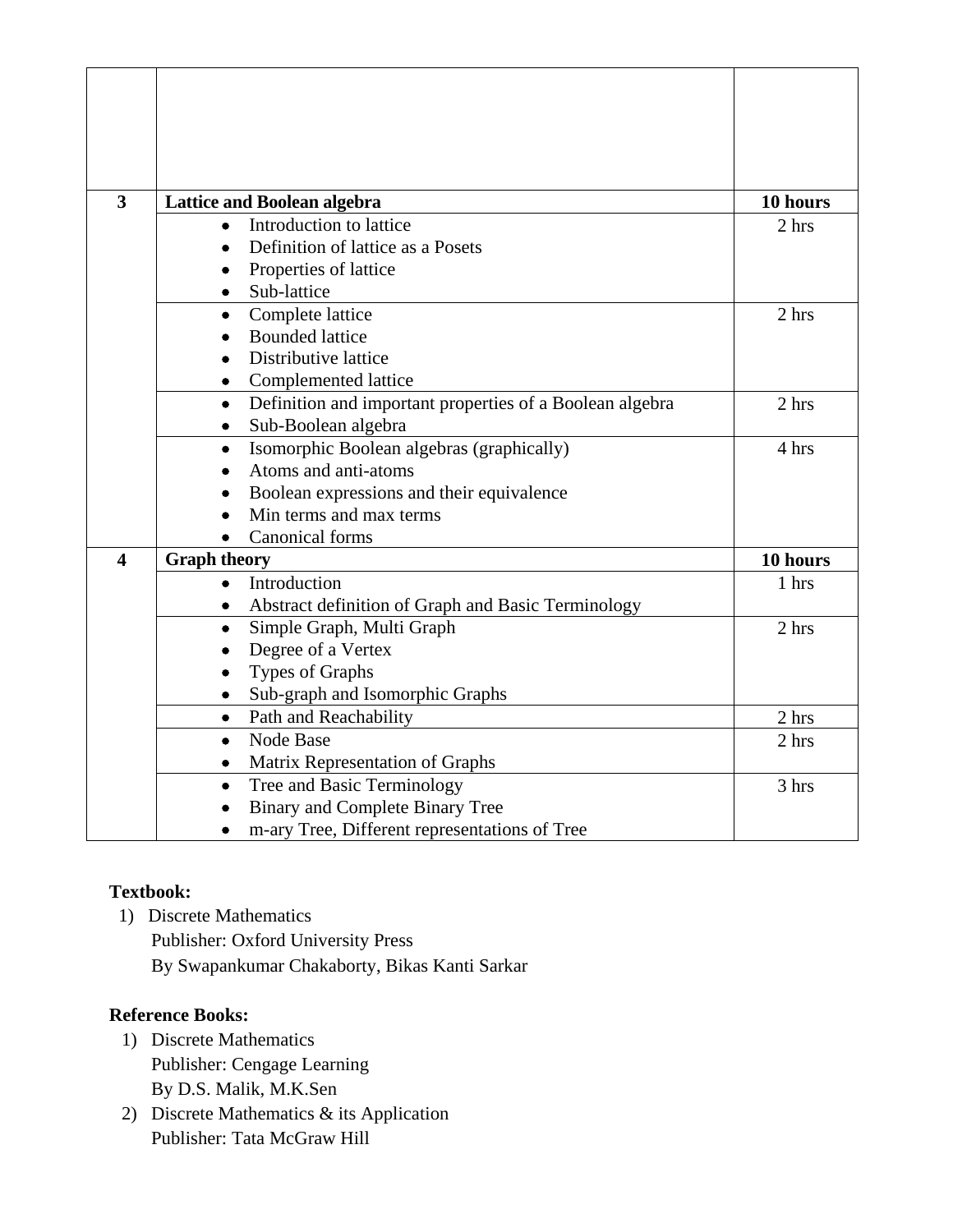By Kenneth H. Rosen,

- 3) Discrete Mathematics Publisher: Tata McGraw Hill By J.P. Trembaly, R. Manohar
- 4) A Text book of the Discrete Mathematics Publisher: S. Chand Publication By Swapan Kumar, Sarkar
- 5) Discrete Mathematical Structure (Latest Edition) Publisher: Prentice Hall of India Pvt. Ltd. By Bernard Kolman, Robert C Busby, Sharon Roass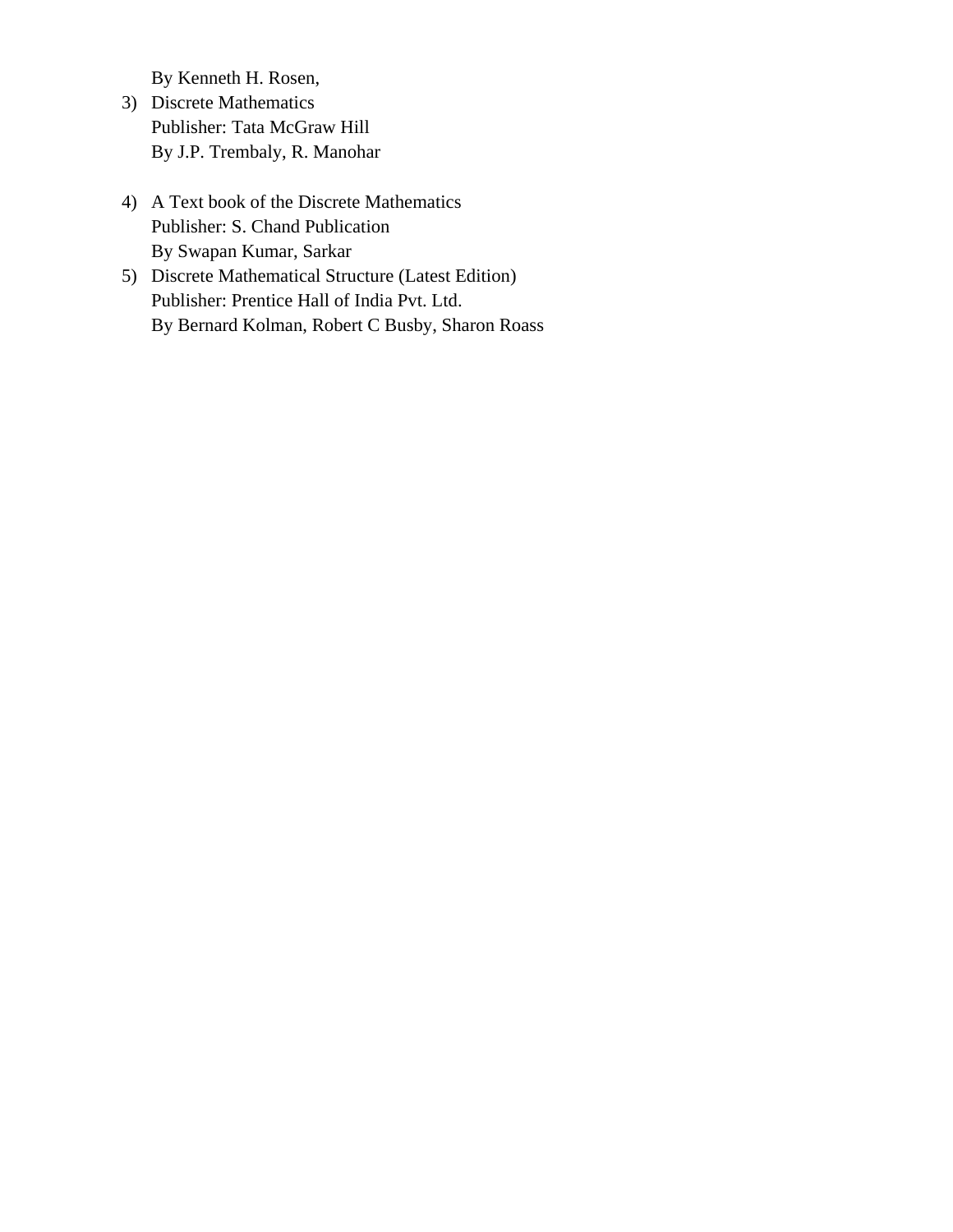## **Core Course CC-112 \*CC-108 Practical**

#### **Course Introduction :**

Students will be provided with practical knowledge of advanced C programming language which includes functions, structures, files, pointers, dynamic memory allocation & preprocessors.

#### **Objectives:**

- 1. The objective of this subject is to get in-depth practical knowledge of C language.
- 2. To know the advanced concepts of C Programming Language.

#### **No. of Credits:** 3 **Practical Sessions per week:** 3 **Teaching Hours:** 40 hours

The students are expected to write program in 'C' language unit wise as given below. The list in each unit is **indicative only and may or may not be asked in the examination.** 

| <b>UNIT</b>  | <b>TOPICS / SUBTOPICS</b>                                                                                                                                                                                     | <b>TEACHING</b><br><b>HOURS</b> |
|--------------|---------------------------------------------------------------------------------------------------------------------------------------------------------------------------------------------------------------|---------------------------------|
| $\mathbf{1}$ | <b>Using Functions</b>                                                                                                                                                                                        | 10 <sub>hrs</sub>               |
|              | Write a program to calculate average temperature of five days.<br>$\mathbf{1}$<br>Create temp() function.                                                                                                     |                                 |
|              | Write a program that uses recursive function fibo() that<br>$\overline{2}$<br>generates a Fibonacci series containing N elements.                                                                             |                                 |
|              | Write a program that uses a recursive function fact() that finds<br>3<br>the factorial of a given number N.                                                                                                   |                                 |
|              | Program to find if the given no. is prime or not. The function<br>$\overline{4}$<br>should accept the number as argument and return if the no. is<br>prime or not.                                            |                                 |
|              | 5<br>Write a function which accepts a character array as argument<br>from the user. The function should print the ASCII equivalent<br>of all the characters in the string.                                    |                                 |
|              | Write a function which accepts a character array as argument<br>6<br>from the user. The function should convert all the lowercase<br>characters into uppercase case                                           |                                 |
|              | Write a function that accepts an array of integer values. The<br>7<br>function should find the number which divides all the other<br>numbers.                                                                 |                                 |
|              | Write a program that uses function $\text{digit}(N, k)$ that return the<br>8<br>value of the $k^{th}$<br>digit from the right of the number N. For eg.<br>The function call digit (254693,2) should return 9. |                                 |
|              | Write a user-defined function to perform<br>9<br>a) Square of a number<br>b) Area of a square<br>c) Reverse the number                                                                                        |                                 |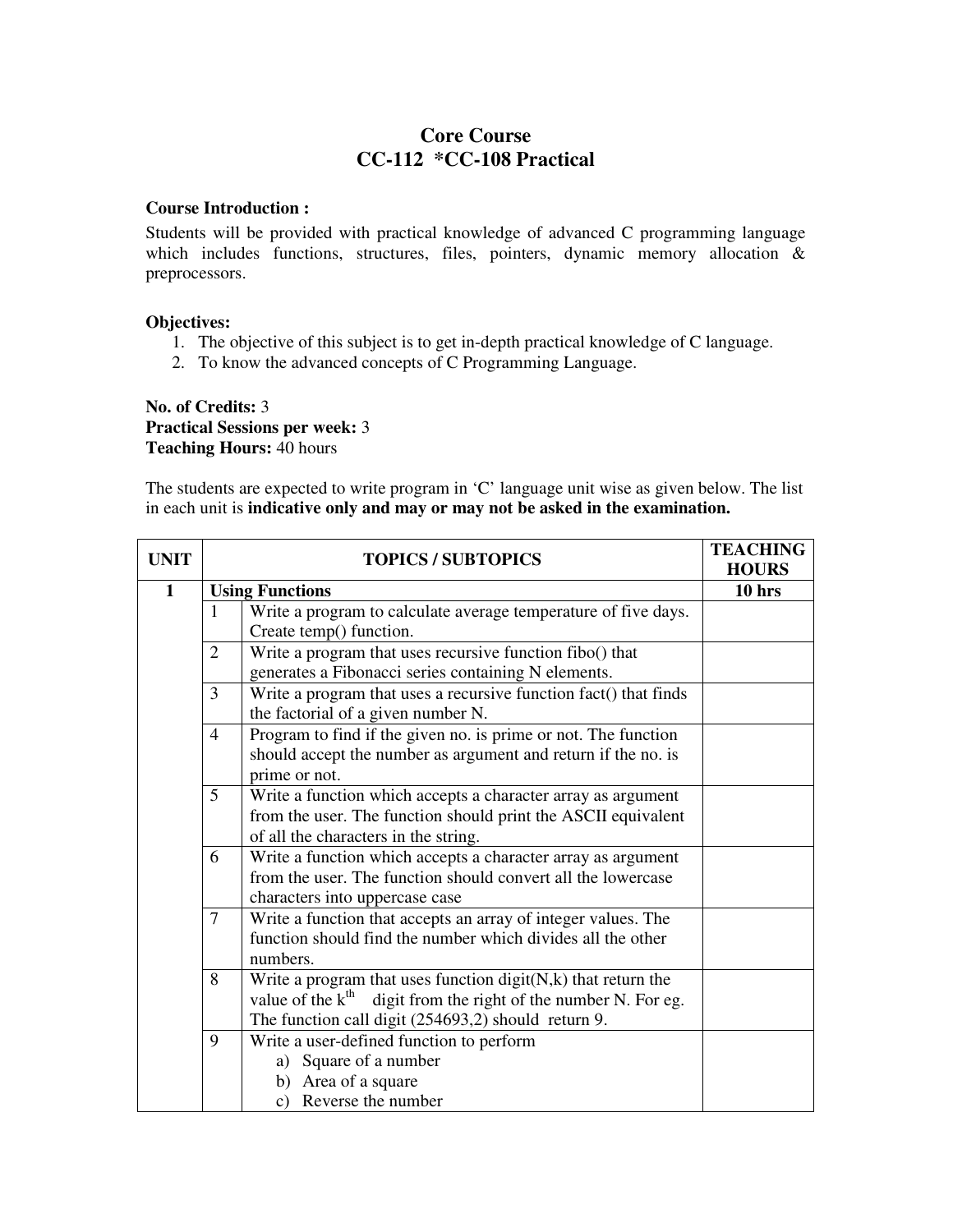|                | 10             | Write a program that uses a function to check whether an                                                                     |          |
|----------------|----------------|------------------------------------------------------------------------------------------------------------------------------|----------|
|                |                | entered three digit number is palindrome or not.                                                                             |          |
| $\overline{2}$ |                | <b>Using Structures</b>                                                                                                      | $10$ hrs |
|                | $\mathbf{1}$   | Write a program to define structure with tag state with fields                                                               |          |
|                |                | state name, number of districts and total population. Read and                                                               |          |
|                |                | display the data.                                                                                                            |          |
|                | $\overline{2}$ | Write a program to create a list of books details. The details of                                                            |          |
|                |                | a book include title, author, publisher, publishing year, number                                                             |          |
|                |                | of pages, and price.                                                                                                         |          |
|                | 3              | Define a structure called Item with members : Item_code,                                                                     |          |
|                |                | Item_name, Price. Create an array of five Items. Create a                                                                    |          |
|                |                | function which accepts the Item array and modifies each                                                                      |          |
|                |                | element with an increase of 10% in the price.                                                                                |          |
|                | $\overline{4}$ | Define a structure to represent a date. Use your structures that                                                             |          |
|                |                | accept two different dates in the format mm dd of the same                                                                   |          |
|                |                | year. Write a C program to display the month names of both                                                                   |          |
|                |                | dates.                                                                                                                       |          |
|                | 5              | Define a structure that can describe a Hotel. It should have                                                                 |          |
|                |                | members that include name, address, grade, room charges,                                                                     |          |
|                |                | grade and no of rooms. Write a function to print out all hotel<br>details with room charges less than a given value.         |          |
|                | 6              | Write a program to accept records of different states using                                                                  |          |
|                |                | array of structures. The structure should contain char state and                                                             |          |
|                |                | number of int engineering colleges, int medical colleges, int                                                                |          |
|                |                | management colleges and int universities. Calculate total                                                                    |          |
|                |                | colleges and display the state, which is having highest number                                                               |          |
|                |                | of colleges.                                                                                                                 |          |
|                | 7              | Define a structure by name time with members seconds,                                                                        |          |
|                |                | minutes and hours of int type. A variable of the structure                                                                   |          |
|                |                | would thus represent time. If time1 and time2 are two                                                                        |          |
|                |                | variables of the structure type, write a program to find the                                                                 |          |
|                |                | difference of two times using a function.                                                                                    |          |
|                | 8              | Write a program to accept records of different states using                                                                  |          |
|                |                | array of structures. The structure should contain char state, int                                                            |          |
|                |                | population, int literacy rate and int per capita income. Assume                                                              |          |
|                |                | suitable data. Display the state whose literacy rate is highest                                                              |          |
|                |                | and whose per capita income is highest.                                                                                      |          |
|                | 9              | Define a structure employee with members employee name,                                                                      |          |
|                |                | basic pay, dearness allowance, house rent, net salary. Declare                                                               |          |
|                |                | an array of 5 employees. Write a function which calculates the<br>net salary of employees and prints all employee details in |          |
|                |                | descending order of their net salary.                                                                                        |          |
|                | 10             | Define a structure with tag population with fields Men and                                                                   |          |
|                |                | Women. Create structure with in structure using state and                                                                    |          |
|                |                | population structure. Read and display the data.                                                                             |          |
| 3              |                | Pointers, Implementation of singly link list using pointers                                                                  | $10$ hrs |
|                |                | (create, display, insert at first, insert at last, delete at first,                                                          |          |
|                |                | delete at last)                                                                                                              |          |
|                | $\mathbf{1}$   | Write a program to create and display singly link list using                                                                 |          |
|                |                | pointers.                                                                                                                    |          |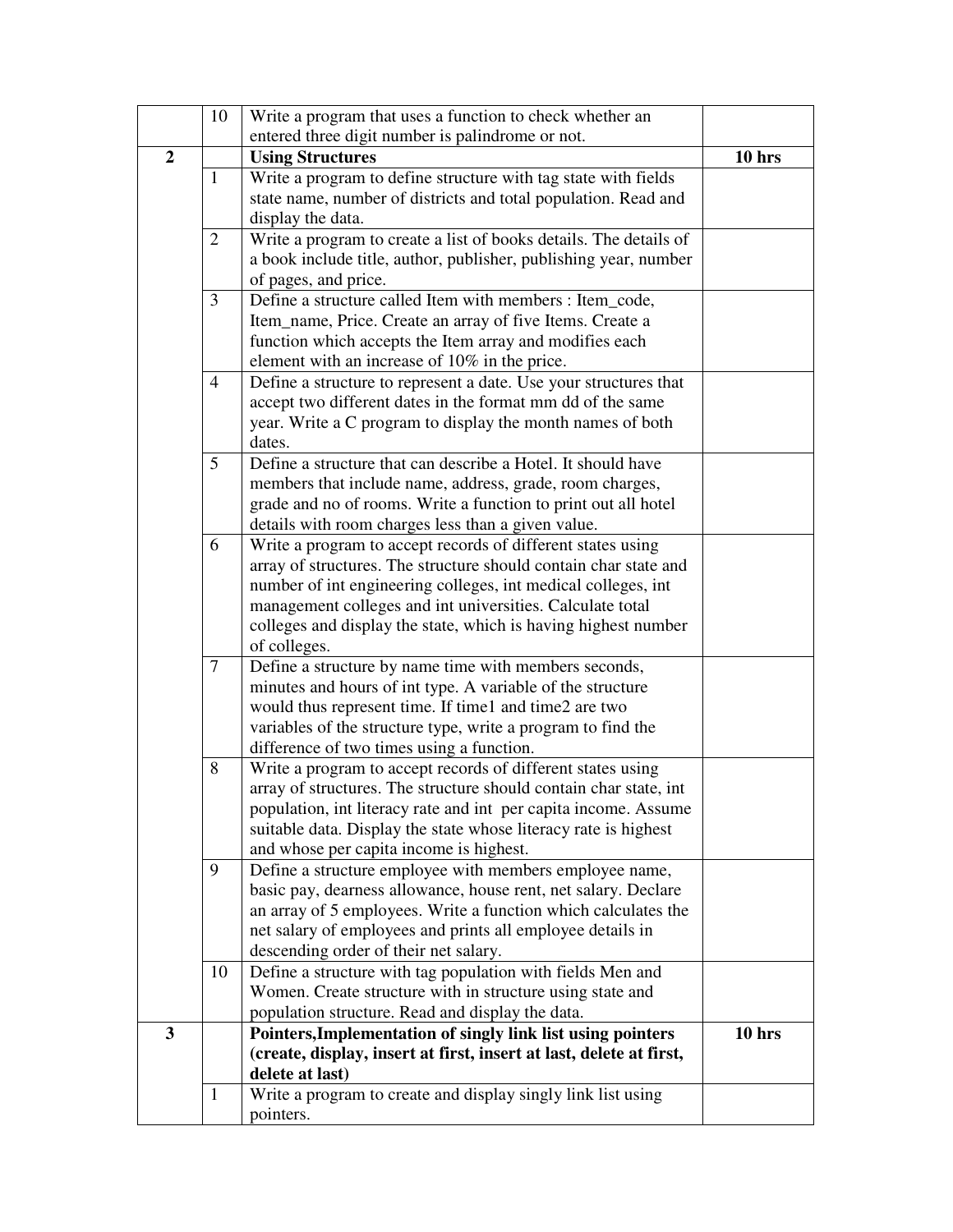|                         | $\overline{2}$ | Write a program to insert new record at last position in the                           |          |
|-------------------------|----------------|----------------------------------------------------------------------------------------|----------|
|                         |                | singly link list.                                                                      |          |
|                         | 3              | Write a program to insert new record at the beginning in the<br>singly link list.      |          |
|                         | $\overline{4}$ | Write a program to delete a record from last position in the                           |          |
|                         |                | singly link list.                                                                      |          |
|                         | 5              | Write a program to delete a record from the beginning in the                           |          |
|                         |                | singly link list.                                                                      |          |
|                         | 6              | Write a program to find the largest element within an integer<br>array using pointers. |          |
|                         | 7              |                                                                                        |          |
|                         |                | Write a program to accept string using character pointer and<br>display it.            |          |
|                         | 8              | Write a program to calculate the length of the string using                            |          |
|                         |                | pointers.                                                                              |          |
|                         | 9              | Write a program to calculate the square and cube of an entered                         |          |
|                         |                | number using pointer of a variable containing the entered                              |          |
|                         |                | number.                                                                                |          |
|                         | 10             | Write functions to add, multiply, subtract two numbers and                             |          |
|                         |                | call the functions from the main program using a function                              |          |
|                         |                | pointer.                                                                               |          |
| $\overline{\mathbf{4}}$ |                | <b>Using Files</b>                                                                     | $10$ hrs |
|                         | $\mathbf{1}$   | Write a program to display contents of file on the screen. The                         |          |
|                         |                | program should ask for file name. Display the contents in                              |          |
|                         |                | capital case.                                                                          |          |
|                         | 2              | Write a program to find size of the file.                                              |          |
|                         | 3              | Write a program to combine contents of two files in a third                            |          |
|                         |                | file. Add line number at the beginning of each line.                                   |          |
|                         | $\overline{4}$ | Write a program to display number 1 to 100. Redirect the                               |          |
|                         |                | output of the program to text file.                                                    |          |
|                         | 5              | Write a program to write contents of one file in reverse into                          |          |
|                         |                | another file.                                                                          |          |
|                         | 6              | Write a program to count number of lines, words and                                    |          |
|                         |                | characters in a file.                                                                  |          |
|                         | $\overline{7}$ | Write a program to create a file called dictionary.dat that                            |          |
|                         |                | contains the information such as Name, Surname, City and                               |          |
|                         |                | Phone number. Write a program to accept a City from user and                           |          |
|                         |                | list details of persons having the given city.                                         |          |
|                         | 8              | Write a program to copy one file to another. While doing so,                           |          |
|                         |                | all extra spaces in a file should be squeezed to one. For eg. If a                     |          |
|                         |                | am learning $C$ ", it should be<br>file contains line "I                               |          |
|                         |                | converted to "I am learning C".                                                        |          |
|                         | 9              | Write a program that counts the frequency of a word from a                             |          |
|                         |                | text file. The program should accept file name as command-                             |          |
|                         |                | line argument. Program should continue to ask word and                                 |          |
|                         |                | display its frequency in a file till the Enter key is pressed                          |          |
|                         |                | without entering any word.                                                             |          |
|                         |                |                                                                                        |          |
|                         |                |                                                                                        |          |
|                         |                |                                                                                        |          |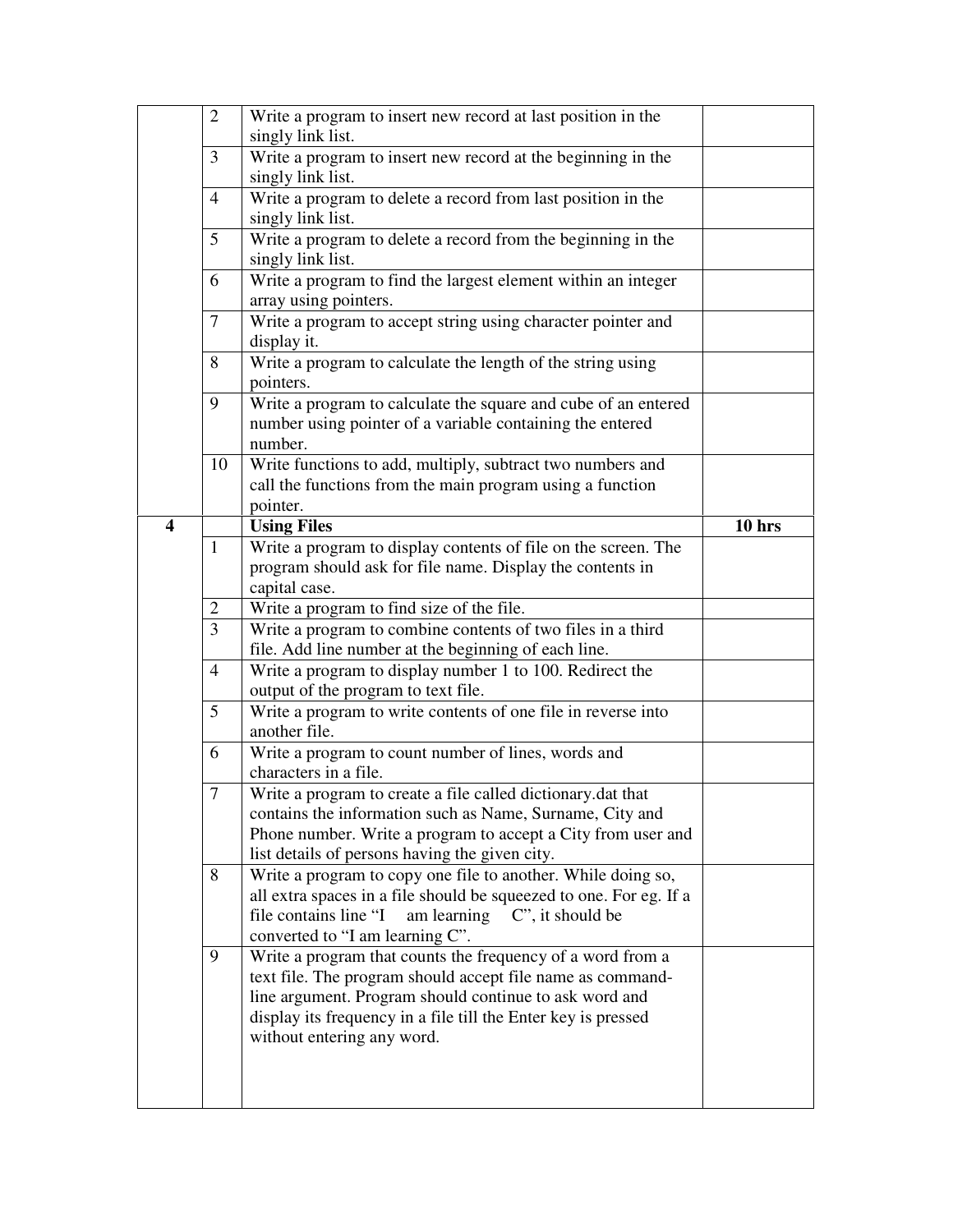| 10 | Write a Program to insert the following contents in a file.<br>named "File1". |                |         |  |
|----|-------------------------------------------------------------------------------|----------------|---------|--|
|    | Customer No.                                                                  | Account Type   | Balance |  |
|    | 101                                                                           | <b>Savings</b> | 2000    |  |
|    | 102                                                                           | Current        | 5000    |  |
|    | 103                                                                           | Savings        | 3000    |  |
|    | 104                                                                           | Current        | 10000   |  |
|    | Append the contents of "File1" in another file "File2". Also                  |                |         |  |
|    | display the contents of File2 on screen.                                      |                |         |  |

**Note :** The students should maintain the record of typical (not simple ones) programs in their file which duly certified, should be presented at the time of final examination.

#### **Textbook:**

Programming In C (Second Edition) Publication : Pearson Education by Ashok N. Kamthane

#### **Reference Book** :

- 1. Simplifying C (First Edition 2010) Publication : Dreamtech by Harshal Arolkar and Sonal Jain
- 2. Programming in ANSI C (Fifth Edition 2011) Publication : Mc Graw Hill by Balagurusamy
- 3. Programming in C (First Edition 2011) Publication : Oxford Higher Education by Reema Thareja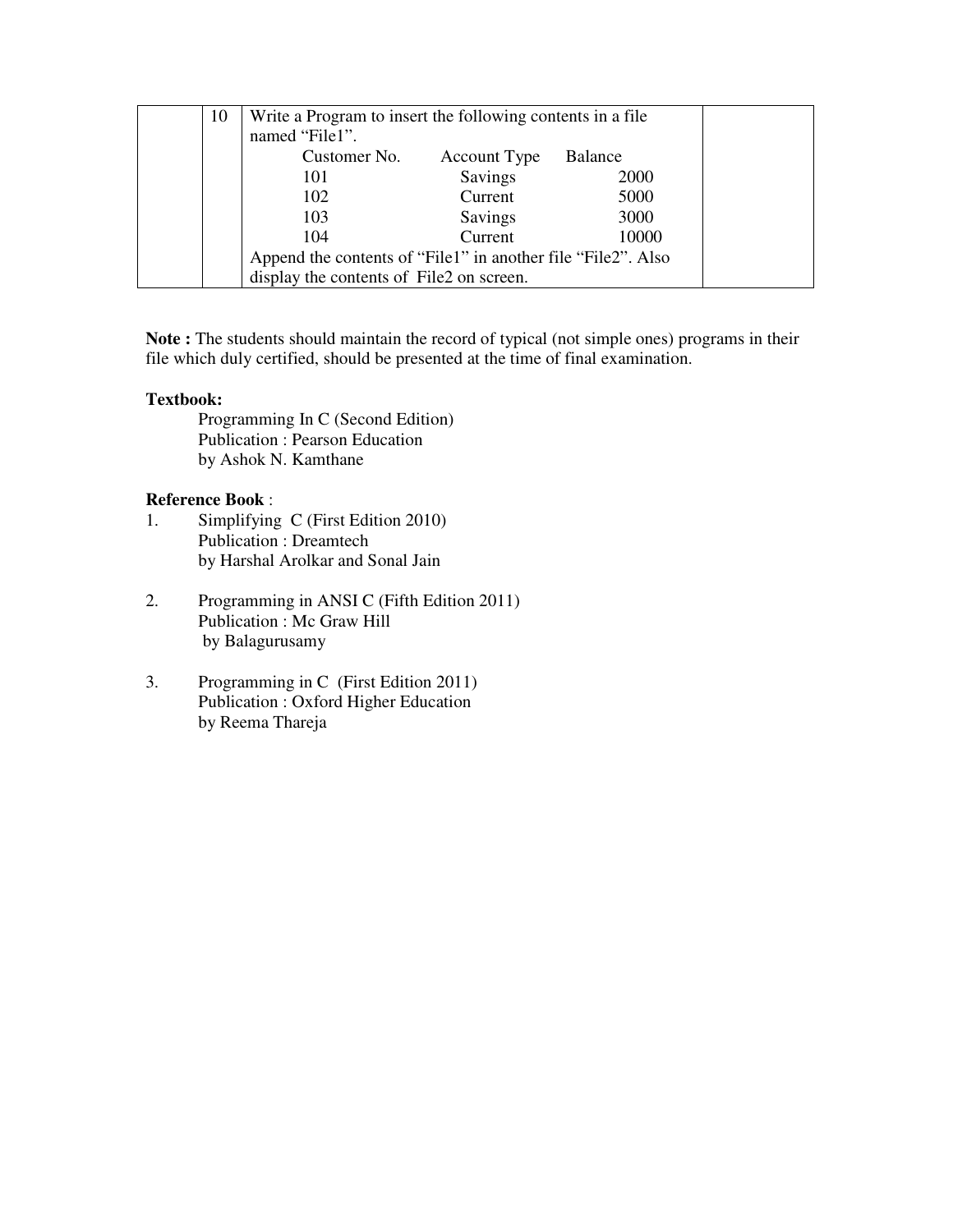## **Core Course CC-113 \*CC-109 Practical**

#### **Course Introduction:**

The course is aimed to make students acquainted with the features dynamic HTML tools. It aims to give emphasis on basic as well as advance features of XML.

#### **Objectives:**

- 1) To gain the knowledge of various advanced web development tools like CSS & JavaScript.
- 2) To develop skills for effective use of the XML in web site development.

#### **No. of Credits:** 3 **Practical Sessions per week:** 3 **Teaching Hours:** 40 hours

The students are expected to write program in 'Dynamic HTML and XML' language unit wise as given below. The list in each unit is **indicative only and may or may not be asked in the examination.** The programs given below are only sample example for practice in lab.

| <b>UNIT</b>  | <b>TOPICS / SUBTOPICS</b>                                                                                              |                                                                                                  | <b>TEACHING</b> |
|--------------|------------------------------------------------------------------------------------------------------------------------|--------------------------------------------------------------------------------------------------|-----------------|
| $\mathbf{1}$ |                                                                                                                        |                                                                                                  | <b>HOURS</b>    |
|              | $\mathbf{1}$                                                                                                           | Practicals related to Cascading Style Sheet.                                                     | $10$ hrs        |
|              |                                                                                                                        | Write HTML program which contains cascaded style sheet for p,                                    |                 |
|              |                                                                                                                        | h2, h3, body and font attribute.                                                                 |                 |
|              | 2                                                                                                                      | Write HTML program which contains Inline Style sheet. For                                        |                 |
|              |                                                                                                                        | <p>, <h1> and <br/>body&gt; tags.</h1></p>                                                       |                 |
|              | 3                                                                                                                      | Write HTML program which contains external style sheet with                                      |                 |
|              |                                                                                                                        | user defined Classes.                                                                            |                 |
|              | 4                                                                                                                      | Write HTML program which contains external style sheet with                                      |                 |
|              |                                                                                                                        | background attributes of style sheet.                                                            |                 |
|              | 5                                                                                                                      | Write HTML program which contains external style sheet with                                      |                 |
|              |                                                                                                                        | text attributes of style sheet.                                                                  |                 |
|              | 6                                                                                                                      | Write HTML program which contains cascaded style sheet with<br>border attributes of style sheet. |                 |
|              |                                                                                                                        |                                                                                                  |                 |
|              | $\tau$                                                                                                                 |                                                                                                  |                 |
|              |                                                                                                                        | margin attributes of style sheet.                                                                |                 |
|              | 8<br>Write HTML program to create three different tables with<br>different style. Styles for each table are different. |                                                                                                  |                 |
|              |                                                                                                                        |                                                                                                  |                 |
|              |                                                                                                                        | <b>For Example:</b>                                                                              |                 |
|              |                                                                                                                        | o Table 1: Fonts with white color, 25 size Tahoma                                                |                 |
|              |                                                                                                                        | font family. Background with brown color                                                         |                 |
|              |                                                                                                                        | , repeated in x axis, Border with pink color,                                                    |                 |
|              |                                                                                                                        | double style and 12 width                                                                        |                 |
|              |                                                                                                                        | o Table 2: Fonts with black color, 32 size Times                                                 |                 |
|              |                                                                                                                        | New Roman font family. Background with gray                                                      |                 |
|              |                                                                                                                        | color, repeated in y axis. Border with yellow                                                    |                 |
|              |                                                                                                                        | color, groove style and 20 widths.                                                               |                 |
|              |                                                                                                                        | o Table 1: Fonts with blue color, 50 size Tahoma                                                 |                 |
|              |                                                                                                                        | font family. Background with light blue color,                                                   |                 |
|              |                                                                                                                        | not repeated in any axis .Border with black                                                      |                 |
|              |                                                                                                                        | color, double style and 12 widths.                                                               |                 |
|              |                                                                                                                        |                                                                                                  |                 |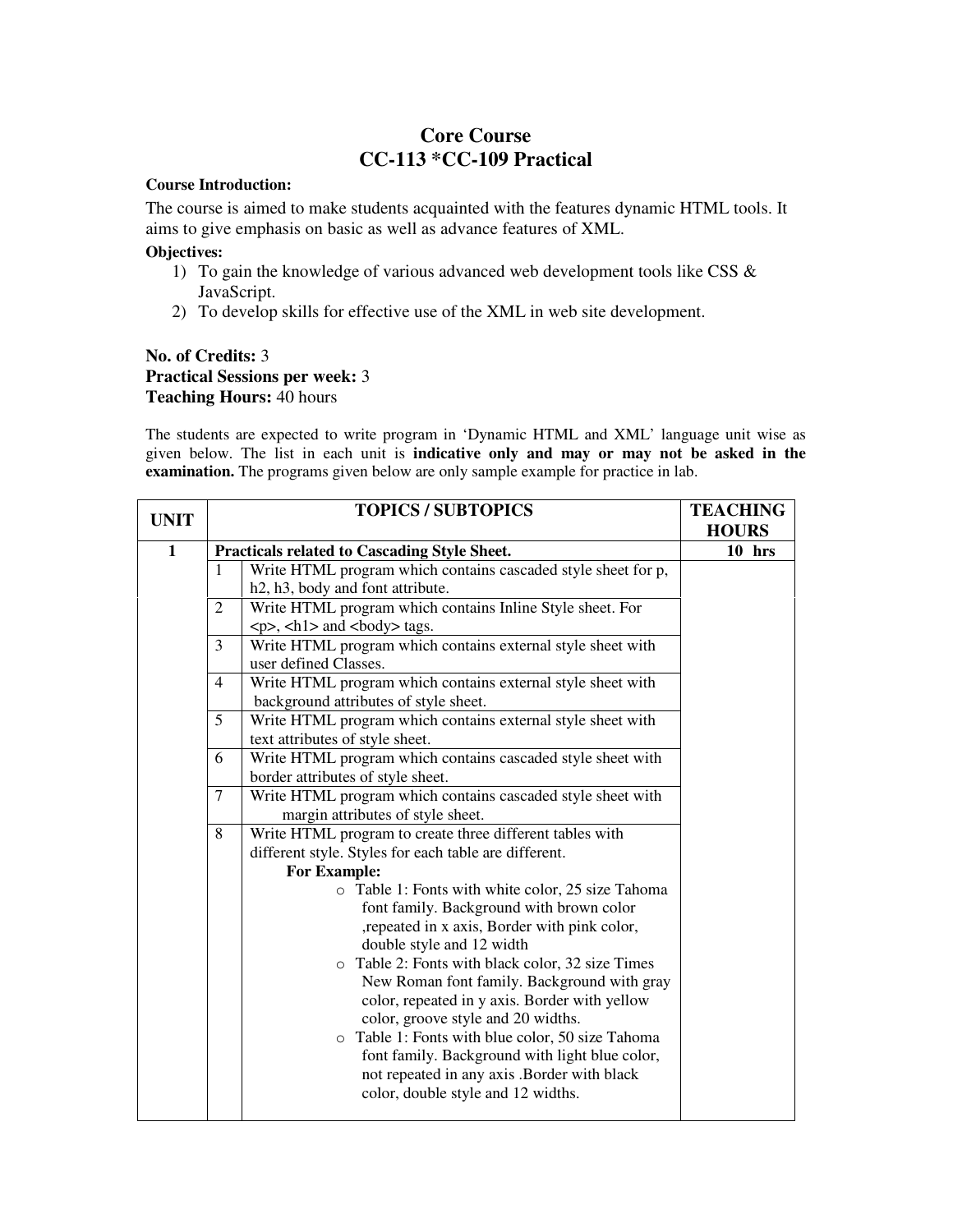| $\overline{2}$ | Practicals related to JavaScript. | 10 hrs                                                                                                               |          |
|----------------|-----------------------------------|----------------------------------------------------------------------------------------------------------------------|----------|
|                | T                                 | Write a JavaScript to display hello world.                                                                           |          |
|                | $\overline{2}$                    | Write a JavaScript program that display the use of multiline<br>Comment.                                             |          |
|                | 3                                 | Write JavaScript to demonstrate the use of different dialogue                                                        |          |
|                |                                   | boxes.                                                                                                               |          |
|                |                                   | For example: write massages good morning, good bye etc, take                                                         |          |
|                |                                   | value from alert, confirmation for any operation.                                                                    |          |
|                | 4                                 | Write a JavaScript program to calculate area of                                                                      |          |
|                |                                   | circle. $(3.14*rr)$                                                                                                  |          |
|                | 5                                 | Write a JavaScript program to convert Celsius to Fahrenheit.                                                         |          |
|                |                                   | $((x*1.8)+32)$                                                                                                       |          |
|                | 6                                 | Write a JavaScript program to find factorial of a number.                                                            |          |
|                | $\tau$                            | Write a JavaScript program to find square and cube of number                                                         |          |
|                |                                   | using function.                                                                                                      |          |
|                | 8                                 | Write a JavaScript program to calculate multiplication table.                                                        |          |
|                | 9                                 | Write a JavaScript program to calculate simple Interest                                                              |          |
|                |                                   | $(p*r*n/100)$ .                                                                                                      |          |
|                | 10                                | Write a JavaScript program to find prime number.                                                                     |          |
|                | 11                                | Write a JavaScript program to validate a form which consist                                                          |          |
|                |                                   | of name, Age, address, email id, hobby(checkbox), gender(radio                                                       |          |
|                |                                   | button), country (dropdown)                                                                                          |          |
|                | 12                                | Create one form in which username must be 10 characters                                                              |          |
|                |                                   | long, last name must be 5 characters long, validate email address                                                    |          |
|                |                                   | and also validate for nonempty (fields must not be blank) fields.                                                    |          |
|                | 13                                | Create JavaScript program which have list of color in                                                                |          |
|                |                                   | dropdown menu, if user can select any color from dropdown                                                            |          |
|                | 14                                | menu this color will set to the background of document.                                                              |          |
|                |                                   | Create JavaScript program to create mathematical<br>calculator.(functionality-+,*,-,/)                               |          |
|                | 15                                | Write a JavaScript program which displays an alert message                                                           |          |
|                |                                   | on MouseOver Event of an Image.                                                                                      |          |
|                | 16                                | Write a JavaScript program to change text from Uppercase to                                                          |          |
|                |                                   | Lowercase.                                                                                                           |          |
|                | 17                                | Write JavaScript program for following.                                                                              |          |
|                |                                   |                                                                                                                      |          |
|                |                                   | Display a clock using Date object.<br>$\circ$                                                                        |          |
|                |                                   | Sort N integer using Array object.<br>O                                                                              |          |
|                |                                   | Convert Celsius to Fahrenheit using math object.<br>$\circ$<br>Display no of form of an image using document object. |          |
|                |                                   | $\circ$<br>Display Key name on a key pressed using Event object.<br>$\circ$                                          |          |
|                | 18                                | Write a JavaScript code which return today's date including                                                          |          |
|                |                                   | date and Time.                                                                                                       |          |
|                | 19                                | Write JavaScript code to display happy new year in status                                                            |          |
|                |                                   | bar.                                                                                                                 |          |
| 3.             |                                   | Practicals related to XML Basics.                                                                                    | $10$ hrs |
|                | 1                                 | Create simple XML document template to describe a Books with<br>book title, author name & publication.               |          |
|                | $\mathfrak{2}$                    | Create an XML document template to describe the result of                                                            |          |
|                |                                   | student in an examination. The description should include                                                            |          |
|                |                                   | the student's roll number, name, three subject names and                                                             |          |
|                |                                   | marks, total marks, percentage, and result.                                                                          |          |
|                | 3                                 | Suppose we want to store information regarding in Prescribed                                                         |          |
|                |                                   | format in XML. For example.                                                                                          |          |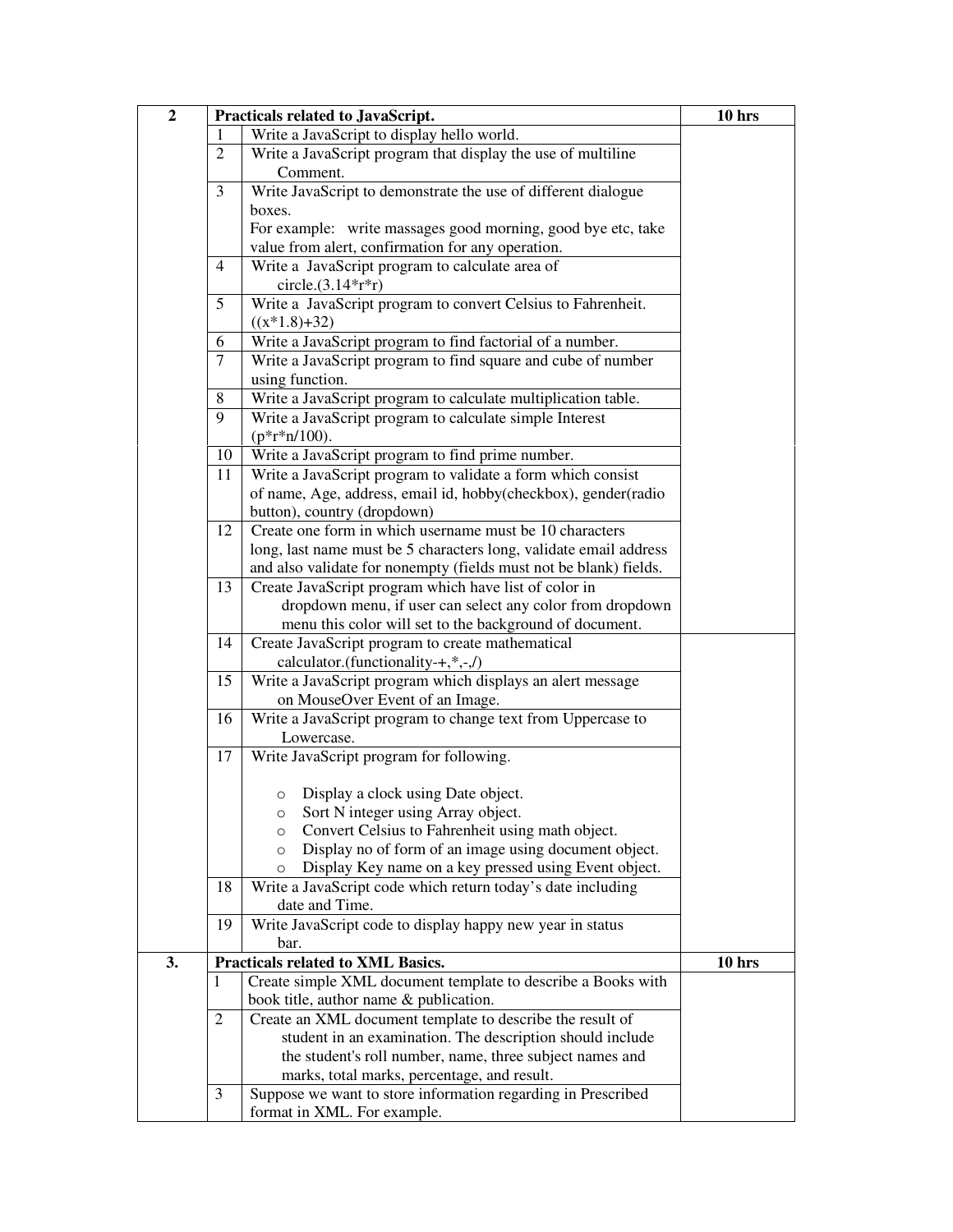|                  |        | Title<br>Description.<br>Employee id<br>X3434<br>Employee name<br>XYZ<br><b>Employee Department</b><br>Account<br>Role<br>Manager<br>Same for following examples:<br>TV schedule (channel, banner, day, holyday, date,<br>$\circ$<br>programmable [time, title, description], Time)<br>News paper Article (Headline, byLine, Lead,<br>$\circ$<br>Body, Notes, Publisher, news Paper)<br>Product catalog (Product id, product name, price,<br>$\circ$<br>category) |        |
|------------------|--------|-------------------------------------------------------------------------------------------------------------------------------------------------------------------------------------------------------------------------------------------------------------------------------------------------------------------------------------------------------------------------------------------------------------------------------------------------------------------|--------|
|                  | 4      | Write a program to demonstrate comment of XML.                                                                                                                                                                                                                                                                                                                                                                                                                    |        |
|                  | 5      | Write program to demonstrate how to add attribute and Entity in                                                                                                                                                                                                                                                                                                                                                                                                   |        |
|                  |        | XML document.                                                                                                                                                                                                                                                                                                                                                                                                                                                     |        |
|                  | 6      | Create External DTD declaration for BOOKs XML                                                                                                                                                                                                                                                                                                                                                                                                                     |        |
|                  |        | document. (Element type declaration)                                                                                                                                                                                                                                                                                                                                                                                                                              |        |
|                  | $\tau$ | Create an internal DTD for Employee XML document.                                                                                                                                                                                                                                                                                                                                                                                                                 |        |
|                  | 8      | Write a program to demonstrate following concepts.<br>Well-formed, but not valid document.<br>$\circ$<br>Well-formed and Valid Document.<br>$\circ$<br>Not well-formed, but valid document.<br>$\circ$<br>Not Well-formed and not valid document.<br>$\circ$                                                                                                                                                                                                      |        |
| $\boldsymbol{4}$ |        | Practicals related to Advanced XML.                                                                                                                                                                                                                                                                                                                                                                                                                               | 10 hrs |
|                  | 1      | Write a program to implement the concept of Sequence,<br>occurrences and choices in DTD.                                                                                                                                                                                                                                                                                                                                                                          |        |
|                  | 2      | Write a program to describe Empty, Any and Mixed content in<br>DTD.                                                                                                                                                                                                                                                                                                                                                                                               |        |
|                  | 3      | Write a program to describe Attribute declaration in DTD.<br>(Default, String, Tokenized, Enumerated)                                                                                                                                                                                                                                                                                                                                                             |        |
|                  | 4      | Write a program to demonstrate conditional sections in DTD.                                                                                                                                                                                                                                                                                                                                                                                                       |        |
|                  | 5      | Write a program which describe XML document and                                                                                                                                                                                                                                                                                                                                                                                                                   |        |
|                  |        | corresponding Schema.(for simple types)                                                                                                                                                                                                                                                                                                                                                                                                                           |        |
|                  | 6      | Write a program which describes XML document and<br>corresponding Schema (for Complex type).                                                                                                                                                                                                                                                                                                                                                                      |        |
|                  | 7      | Write a program which describes XML document and                                                                                                                                                                                                                                                                                                                                                                                                                  |        |
|                  |        | corresponding Schema (use of minoccurs, maxoccurs attribute).                                                                                                                                                                                                                                                                                                                                                                                                     |        |
|                  | 8      | Write an XML schema and show the corresponding XML                                                                                                                                                                                                                                                                                                                                                                                                                |        |
|                  |        | document for credit card.                                                                                                                                                                                                                                                                                                                                                                                                                                         |        |
|                  | 9      | Write a program to show the corresponding XSLT document                                                                                                                                                                                                                                                                                                                                                                                                           |        |
|                  |        | which convert XML document into HTML format.                                                                                                                                                                                                                                                                                                                                                                                                                      |        |

**Note :** The students should maintain the record of typical (not simple ones) programs in their file, which should be duly certified. It should also be presented at the time of final examination.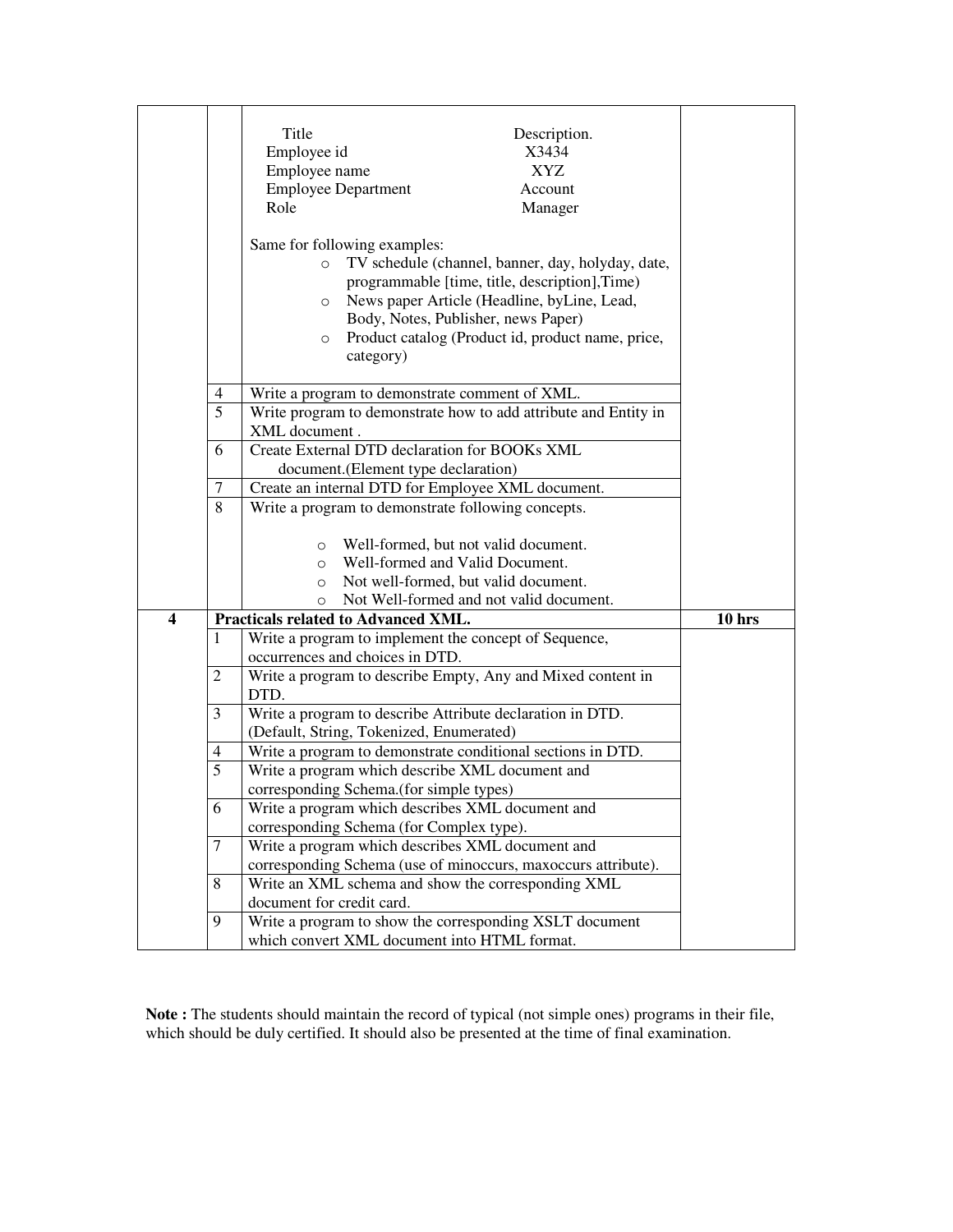#### **Textbook:**

- 1. A Complete Guide to Internet and Web Programming (First Edition-2010) Publisher: Dream Tech Press. By Deven N. Shah
- 2. XML & Related Technologies(First Edition-2009) Pearson Education. By Atul Kahate

#### **Reference Books:**

- 1. Step By Step XML (First Edition-2000) Publisher: PHI Practice-Hall India. By Michael J. Young
- 2. Sams Teach Yourself XML in 24 hours(First Edition-2006) Publisher: PEARSON Education By Michael Morrison
- 3. Visual Quick Start XML Second Edition(First Edition-2011) Publisher: Pearson Education. By Kevin Howard Goldberg
- 4. Java Script Indian Edition(First Edition-2008) Publisher: CENGAGE Learning By Gosselin
- 5. DHTML and CSS Advanced(First Edition-2006) Publisher: Pearson Education. By Jason cranford Teaue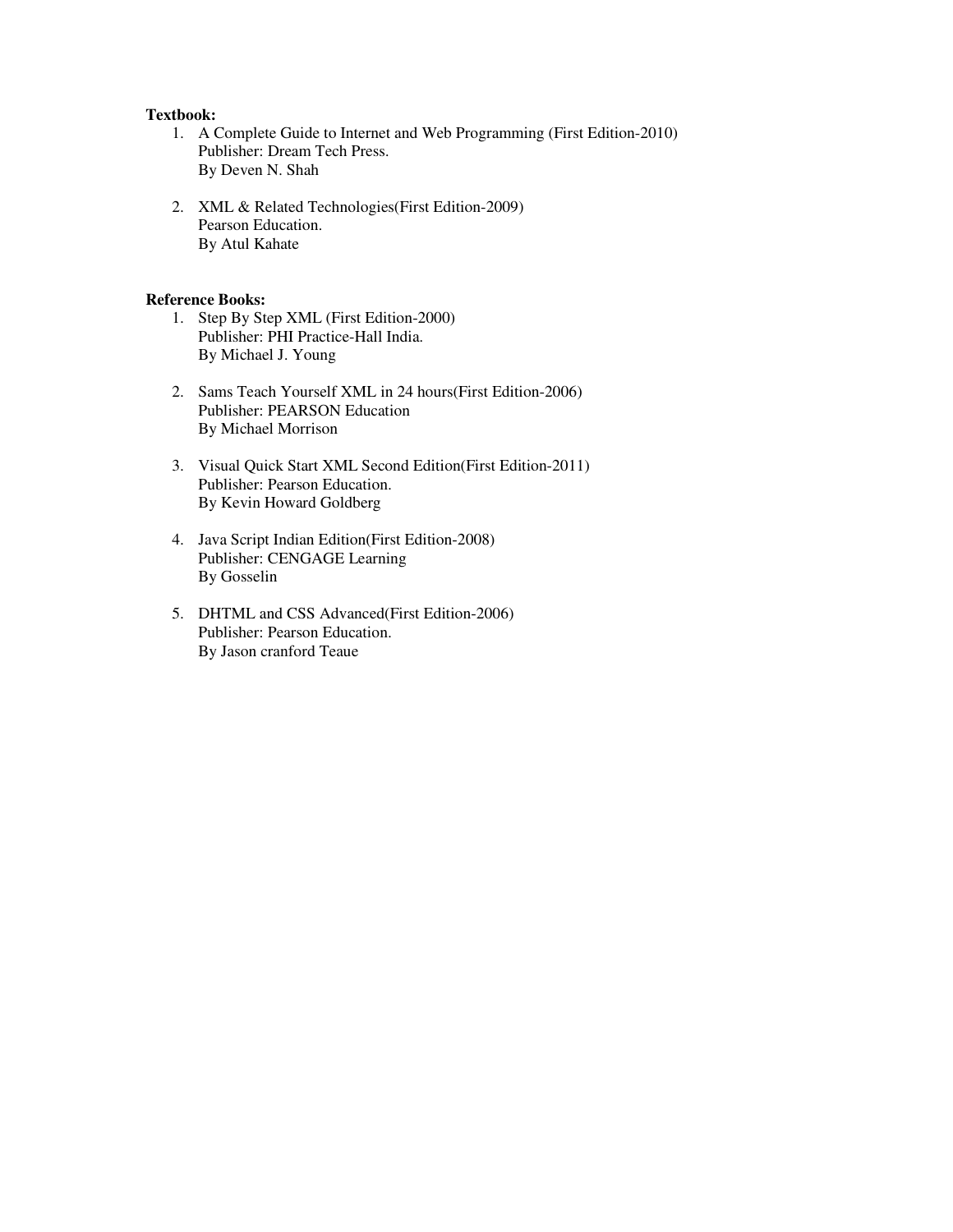# **Core Course CC-114 Database Systems (Practicals)**

#### **Course Introduction:**

The course is aimed to make students acquainted with the features of database tools. It aims to give emphasis on basic as well as advance features of MS Access by illustrating the features of various tools using sample problems.

#### **Objectives:**

- 1) To gain the knowledge of various tools of MS Access.
- 2) To develop skills for effective use of the MS Access tools
- 3) To make students familiar with basic as well as advance features of MS Access
- 4) To understand how to use the database in day to day life.

## **No. of Credits:** 3 **Practical Sessions per week:** 3 **Teaching Hours:** 40 hours

| <b>UNIT</b>    | <b>TOPICS / SUBTOPICS</b> |                                                                     | <b>TEACHING</b><br><b>HOURS</b> |
|----------------|---------------------------|---------------------------------------------------------------------|---------------------------------|
| $\mathbf{1}$   |                           | <b>Introduction to MS Access</b>                                    | 10 hours                        |
|                | $\bullet$                 | Introduction to DBMS & Access                                       | 1 hrs                           |
|                |                           | Creating a new Database in Access<br>$\circ$                        |                                 |
|                | $\bullet$                 | <b>Tables</b>                                                       |                                 |
|                |                           | Introduction to table structure<br>$\bigcirc$                       |                                 |
|                |                           | Creating tables in Access (Through Wizard, Entering data<br>$\circ$ | 1 hrs                           |
|                |                           | and Design View)                                                    |                                 |
|                | $\bullet$                 | Data types of MS Access                                             | 3 hrs                           |
|                | $\bullet$                 | <b>Fields</b>                                                       |                                 |
|                |                           | Concept of Primary key<br>$\circ$                                   | 5 hrs                           |
|                |                           | <b>Field Properties</b><br>$\circlearrowright$                      |                                 |
| $\overline{2}$ |                           | <b>Tables, Relationships and Queries</b>                            | 10 hours                        |
|                |                           | <b>Working with Datasheet view of table</b>                         |                                 |
|                |                           | Sorting and Searching<br>$\circ$                                    | 1 hrs                           |
|                |                           | Filters – Filter by Selection, Advanced Filters<br>$\circ$          |                                 |
|                | $\bullet$                 | <b>Relationships in MS Access</b>                                   |                                 |
|                |                           | Concept<br>$\circ$                                                  |                                 |
|                |                           | Types of Relationship (one-to-one, one-to-many and<br>$\circ$       |                                 |
|                |                           | many-to-many)                                                       | 4 hrs                           |
|                |                           | Necessary condition to create relationships in access<br>$\circ$    |                                 |
|                |                           | Concept of Foreign Key(Parent Table, Child Table)<br>$\circ$        |                                 |
|                |                           | Referential Integrity, Cascade Update, Cascade Delete<br>$\circ$    |                                 |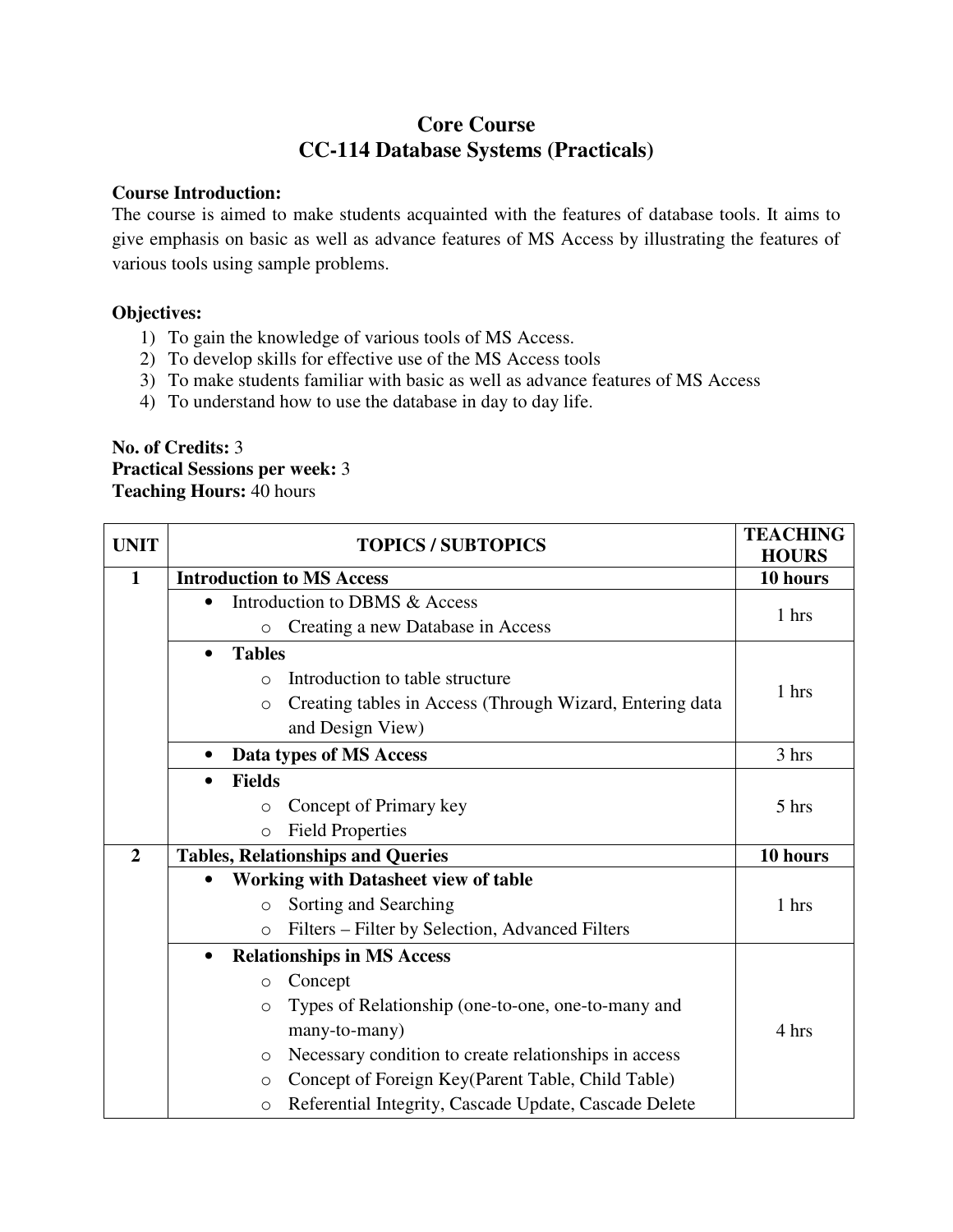|                         | <b>Queries</b> (Design View)<br>$\bullet$                         |          |
|-------------------------|-------------------------------------------------------------------|----------|
|                         | Simple queries on single table<br>$\circ$                         |          |
|                         | Adding calculated/derived fields using expression builder<br>O    |          |
|                         | <b>Parameter Queries</b><br>$\circ$                               | 5 hrs    |
|                         | Action Queries(Make Table, Append, Update and Delete)<br>O        |          |
|                         | Simple Queries on Multiple table(Joins: Inner, Left Outer,<br>O   |          |
|                         | <b>Right Outer)</b>                                               |          |
| 3                       | <b>Advanced Queries and Forms</b>                                 | 10 hours |
|                         | <b>Queries</b> (Design View)                                      |          |
|                         | Summary Queries (Queries using group function: SUM,<br>O          |          |
|                         | MAX, MIN, COUNT, AVG)                                             |          |
|                         | <b>Crosstab Queries</b><br>O                                      | 3 hrs    |
|                         | Find Duplicates Query Wizard and Find Unmatched<br>$\circ$        |          |
|                         | Query Wizard                                                      |          |
|                         | <b>Forms(Design View)</b><br>$\bullet$                            |          |
|                         | Sections on a form<br>$\circ$                                     |          |
|                         | Controls on a form (Label, Textbox, Combo box, List<br>O          |          |
|                         | box, Command Button, Option Group, Tab Control,                   | 7 hrs    |
|                         | Option Button, Check box, Toggle Button)                          |          |
|                         | Designing forms for multiple tables using Subform<br>$\circ$      |          |
|                         | control                                                           |          |
| $\overline{\mathbf{4}}$ | <b>Reports, Macros and Switchboard</b>                            | 10 hours |
|                         | <b>Reports</b> (Design View)                                      |          |
|                         | Simple Reports, Adding Calculated / Derived Controls<br>$\circ$   |          |
|                         | Simple Parameter Report<br>О                                      |          |
|                         | Label Report (Wizard)<br>O                                        | 5 hrs    |
|                         | Simple Group Reports<br>$\circ$                                   |          |
|                         | Advanced Group Reports on Fields with Text, Number,<br>$\bigcirc$ |          |
|                         | Date / Time datatypes.                                            |          |
|                         | Form based parameter report<br>$\circ$                            |          |
|                         | <b>Macros</b><br>Simple Macro, Macro Groups, Autokeys Macro and   | 5 hrs    |
|                         | $\circ$<br>Autoexec Macro                                         |          |
|                         |                                                                   |          |
|                         | <b>Switchboard Manager</b>                                        | 1 hrs    |
|                         | <b>Sample Project (Any one)</b><br>$\bullet$                      |          |
|                         | 1. Payroll<br>- Department (Deptno, Dept_Name, Location)          |          |
|                         | - Employee_Master (Empno, Empname, Designation, DOB, DOJ,         |          |
|                         | Gender, Salary and Deptno)                                        | 3 hrs    |
|                         | - Employee_Detail (Empno, Salary_Date, Basic, DA, HRA, TA, PF,    |          |
|                         | TAX)                                                              |          |
|                         |                                                                   |          |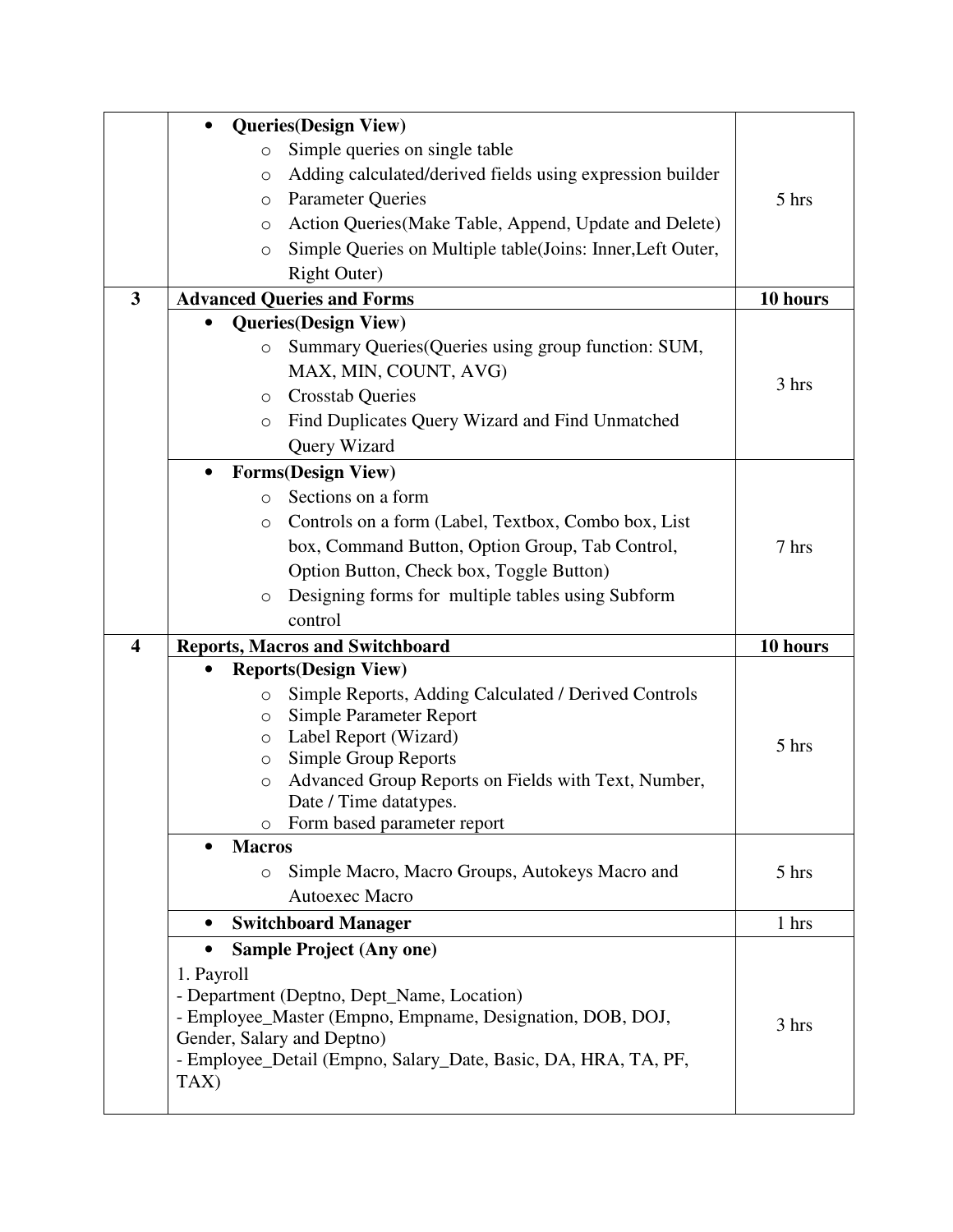| 2. Inventory                                                |  |
|-------------------------------------------------------------|--|
| - Customer (Cust_no, Cust_name, City)                       |  |
| - Item (Item_no, Name, Price, Stock, Mfg_date)              |  |
| - Order_Master (Order_no, Cust_no, Order_Date, Vendor_Name) |  |
| - Order_Details (Order_no, Item_no, Quantity)               |  |

**Note:** Practicals and examination can be conducted using MS Access 2003 / MS Access 2007 interchangeably.

Following type of sample application can be asked in the final examination:

- 1. Create the following tables and create appropriate relationship among these tables.
	- Customer (cid, name, address, city)
	- Product (pid, name, desc, rate)
	- Order(cid, pid, oid, odate, qty, amt)

Create a form for data entry of all the tables

 Create a macro from which it should open the customer table, a beep sound, and msgbox Saying "BYE!!!!"

- 2. Create the following tables and create appropriate relationship among these tables
	- Studentmaster(rno, name, age, address, phoneno, city)
	- Student detail (rno, exam, m1, m2, total, percentage)

Create a form for data entry of student detail

Create a report having group by on rno. Each rno should display its exam details and calculate the sum of all the students in each exam.

Create a switchboard from which user can run report and form

- 3. Create the following tables and create appropriate relationship among these tables
	- Invoice(Invoice no, Invoice date, Cust code)
	- Invoice details(Invoice no, Product\_no, Quantity)

 Create a parameterized report such it displays the records of a specific customer code. Create a form for data entry of invoice.

Create a macro from which it should open the data entry form.

- 4. Create a database with following tables. Give appropriate data types, create primary key, foreign key and established relationship between the two tables.
	- Employee ( emp\_code, emp\_name, department, designation, salary)

• Leavetable(emp\_code, leave\_startdate, leave\_type, no\_of\_leave)

The employee number should be displayed as EC001 (first character E, followed by C and then a 3 digit code)

The default value of the department should be sales

The leave type should be PL, SL or CL

Create the following queries:

List the details of employees who have taken PL or SL between 5/7/2010 and 31/12/2010.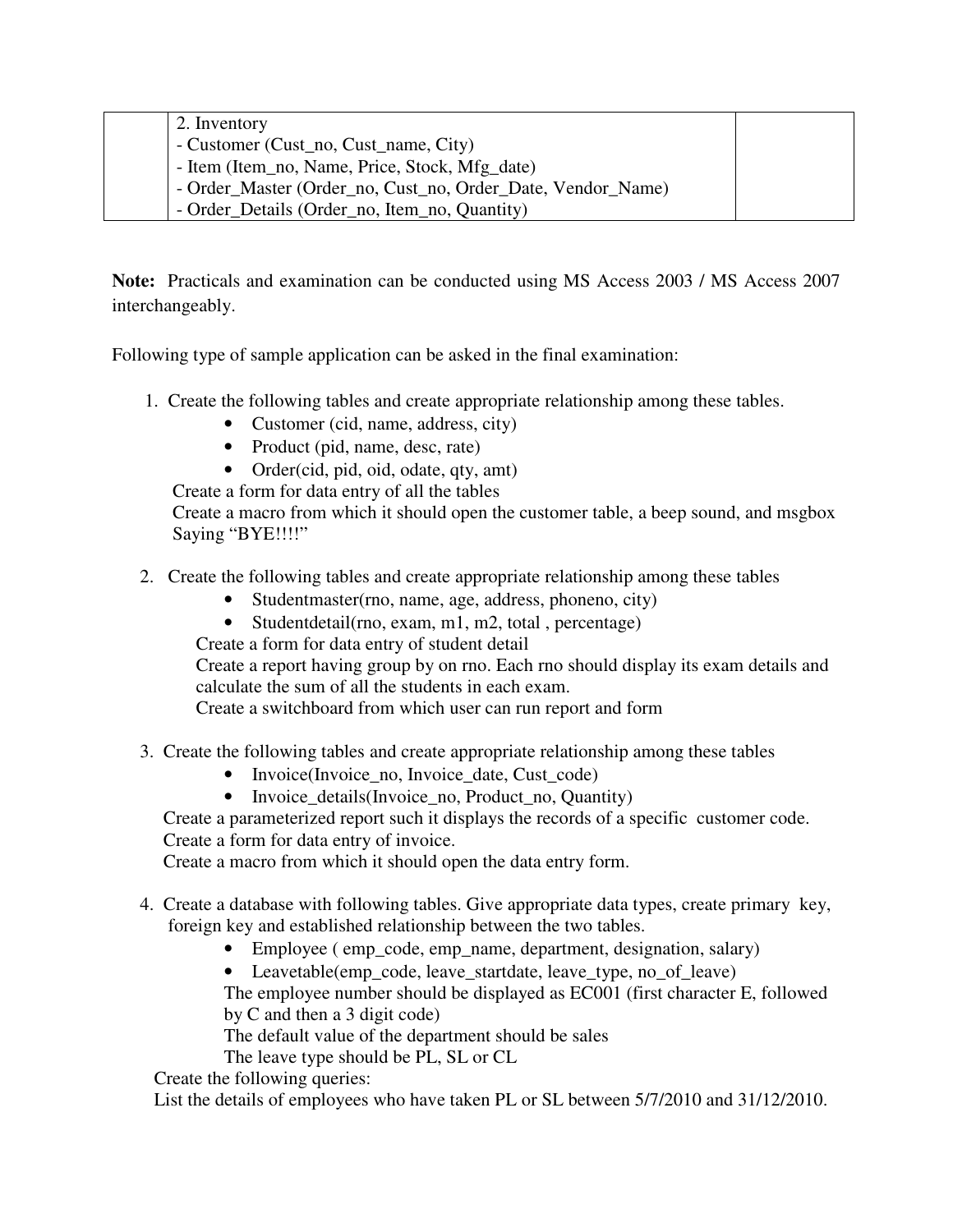List the employees who are in the sales or marketing department and get salary between 20000 to 30000.

Create a parameter query to display the details for a particular leave start date.

Create report which groups the record on the Department and the leave type and finds the total number of leave types for each department.

- 5. Create the tables for the following data set primary key, foreign key and field properties.
	- Sales (Item code, Description, Price, quantity)
	- Supplier (Item\_code, Supp\_code, Supp\_name, order\_date, status, quantity ord)
	- Default value of quantity should be 10 and the value entered should not be more than 5000.
	- Status should be P or C for pending and complete.
	- Supplier name should be in capital.

Create an update query which will update the description of item\_code I101. Create a report containing the fields and find the total price of item. Create a macro which will run the update query automatically.

6. Create table for the following data set primary key, relationship and field properties

- Product (Product\_code, Prod\_description, Price, Tot\_stock)
- Supplier (Product\_code, Sup\_code, Supp\_name, order\_date, status, quantity\_ord)

o Product code should start with PC followed by three numbers. For eg:- PC005.

o Description should only be: Ball Pen, cellotape, sharpeners, fountain pen, erasers and these should be entered using a pull down menu in the tables.

o Supplier name should be in capital.

Create a form with all the fields. Also add a button to navigate from one record to other. Create a report containing the field's product code, Price, Description, Supp\_name, status, order date and quantity grouped on the description field and find the total price of products and the total quantity ordered.

Create a switch board from which user can run report and form

## **Textbook:**

New Perspectives on Microsoft Office Access 2007, Introductory Publisher : CENGAGE Publications By Joseph J. Adamski and Kathleen T. Finnegan

## **Reference Books:**

1. Plain and Simple Access 2007 Publisher: PHI Publication By Curtis Frye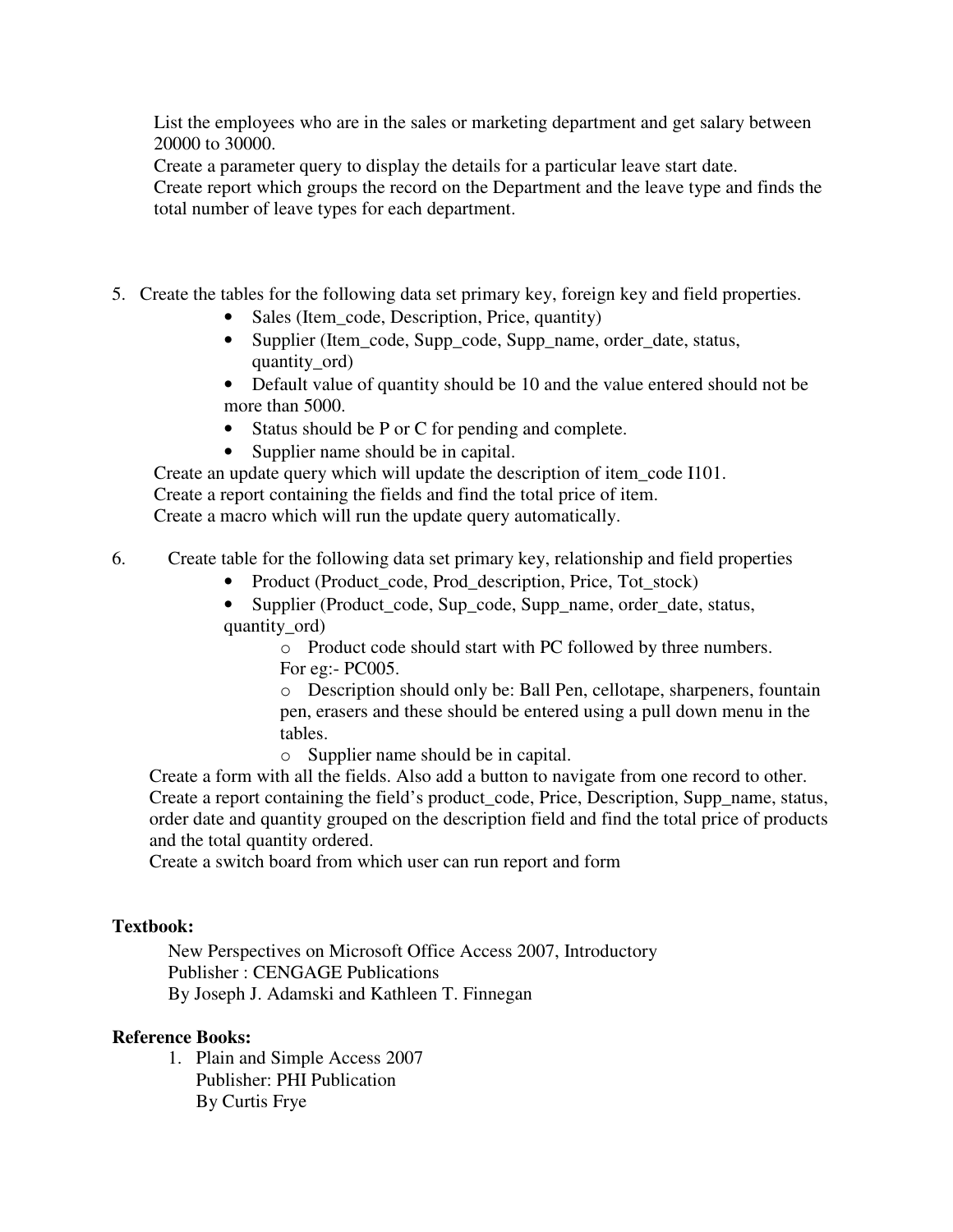#### **CORE MODULE SYLLABUS FOR ENVIRONMENTAL STUDIES FOR UNDER GRADUATE COURSES OF ALL BRANCHES OF HIGHER EDUCATION**

#### **Vision**

The importance of environmental science and environmental studies cannot be disputed. The need for sustainable development is a key to the future of mankind. Continuing problems of pollution, loss of forget, solid waste disposal, degradation of environment, issues like economic productivity and national security, Global warming, the depletion of ozone layer and loss of biodiversity have made everyone aware of environmental issues. The United Nations Conference on Environment and Development held in Rio de Janerio in 1992 and world Summit on Sustainable Development at Johannesburg in 2002 have drawn the attention of people around the globe to the deteriorating condition of our environment. It is clear that no citizen of the earth can afford to be ignorant of environment issues. Environmental management has captured the attention of health care managers. Managing environmental hazards has become very important.

Human beings have been interested in ecology since the beginning of civilization. Even our ancient scriptures have emphasized about practices and values of environmental conservation. It is now even more critical than ever before for mankind as a whole to have a clear understanding of environmental concerns and to follow sustainable development practices. India is rich in biodiversity, which provides various resources for people. It is also basis for biotechnology. Only about 1.7 million living organisms have been described and named globally. Still many more remain to be identified and described. Attempts are made to conserve them in ex-situ and in-situ situations. Intellectual property rights (IPRs) have become important in a biodiversity-rich country like India to protect microbes, plants and animals that have useful genetic properties. Destruction of habitats, over-use of energy resource and environmental pollution have been found to be responsible for the loss of a large number of life-forms. It is feared that a large proportion of life on earth may get wiped out in the near future.

Inspite of the deteriorating status of the environment, study of environment has so far not received adequate attention in our academic programmes. Recognizing this, the Hon'ble Supreme Court directed the UGC to introduce a basic course on environment at every level in college education. Accordingly, the matter was considered by UGC and it was decided that a six months compulsory core module course in environmental studies many be prepared and compulsorily implemented in all the University/Colleges of India. The experts committee appointed by the UGC has looked into all the pertinent questions, issues and other relevant matters. This was followed by framing of the core module syllabus for environmental studies for undergraduate courses of all branches of Higher Education. We are deeply conscious that there are bound to be gaps between the ideal and real. Geniune endeavour is required to minimize the gaps by intellectual and material inputs. The success of this course will depend on the initiative and drive of the teachers and the receptive students.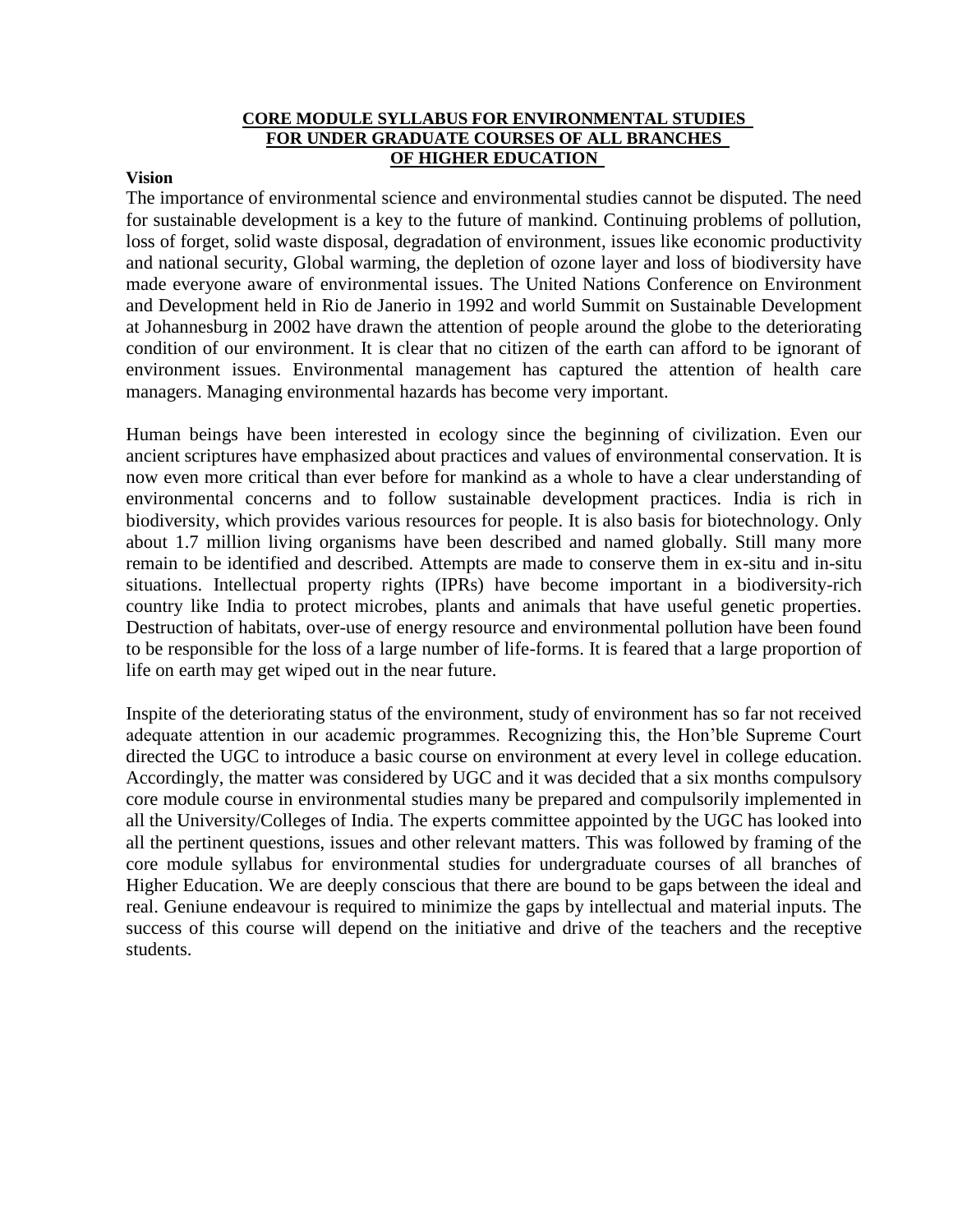## **SYLLABUS**

Prof. Erach Bharucha **Director** Bharati Vidyapeeth Institute of Environment Education & Research, Pune

## **Unit 1 : Multidisciplinary nature of environmental studies**

Definition, scope and importance, need for public awareness. (2 lectures)

## **Unit 2 : Natural Resources :**

#### **Renewable and non-renewable resources :**

Natural resources and associated problems.

a) Forest resources : Use and over-exploitation, deforestation, case studies. Timber extraction, mining, dams and their effects on forest and tribal people.

b) Water resources : Use and over-utilization of surface and ground water, floods, drought,

conflicts over water, dams-benefits and problems.

c) Mineral resources : Use and exploitation, environmental effects of extracting and using mineral resources, case studies.

d) Food resources : World food problems, changes caused by agriculture and over-grazing, effects of modern agriculture, fertilizer-pesticide problems, water logging, salinity, case studies.

e) Energy resources : Growing energy needs, renewable and non renewable energy sources, use of alternate energy sources. Case studies.

f) Land resources : Land as a resource, land degradation, man induced landslides, soil erosion and desertification.

- Role of an individual in conservation of natural resources.
- Equitable use of resources for sustainable lifestyles. (8 lectures)

## **Unit 3 : Ecosystems**

- Concept of an ecosystem.
- Structure and function of an ecosystem.
- Producers, consumers and decomposers.
- Energy flow in the ecosystem.
- Ecological succession.
- Food chains, food webs and ecological pyramids.
- Introduction, types, characteristic features, structure and function of the following ecosystems :-
- a. Forest ecosystem
- b. Grassland ecosystem
- c. Desert ecosystem

d. Aquatic ecosystems (ponds, streams, lakes, rivers, oceans, estuaries) (6 lectures)

#### **Unit 4 : Biodiversity and its conservation** (8 lectures)

- Introduction Definition : genetic, species and ecosystem diversity.
- Biogeographical classification of India
- Value of biodiversity : consumptive use, productive use, social, ethical, aesthetic and option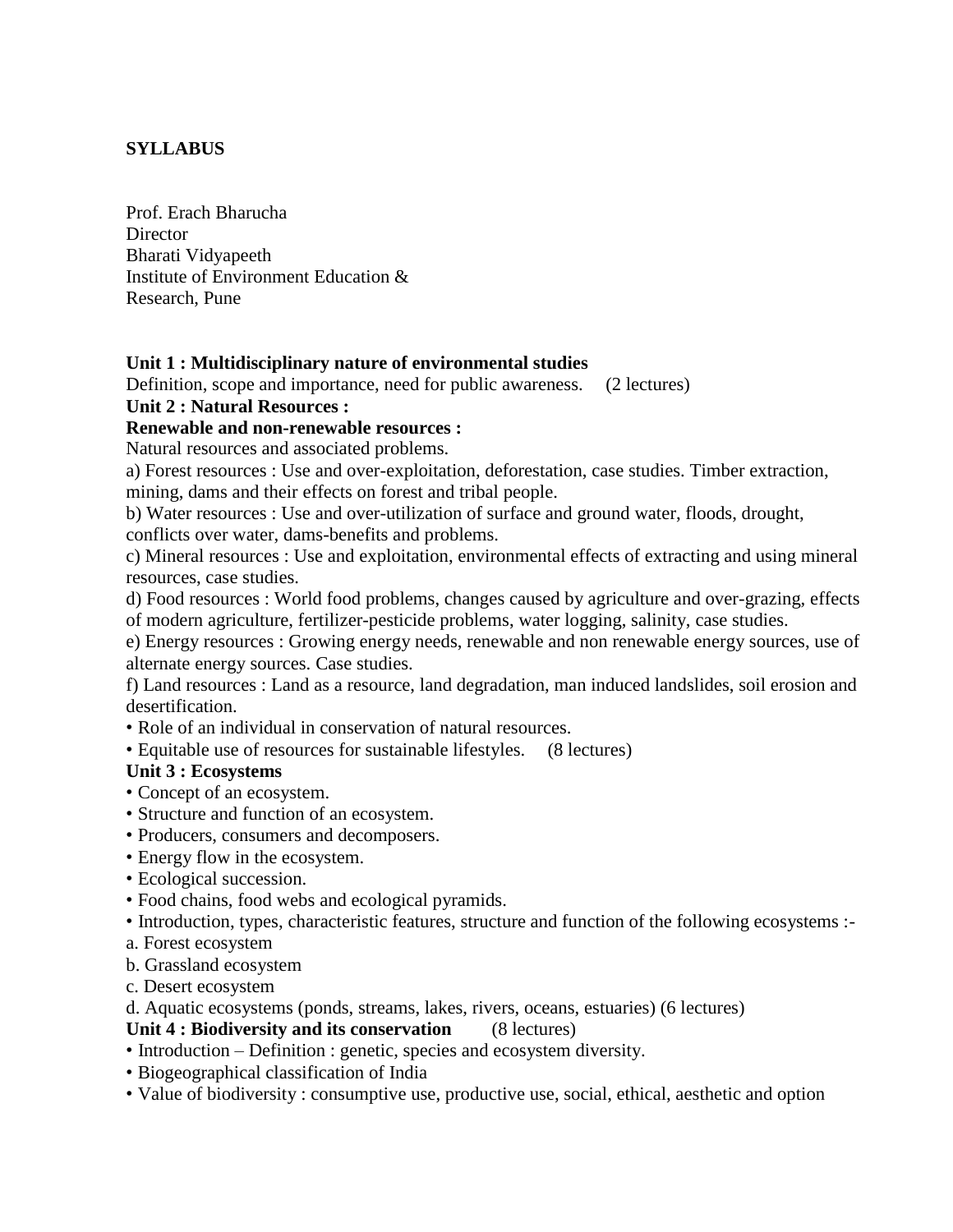values

- Biodiversity at global, National and local levels.
- Inida as a mega-diversity nation
- Hot-sports of biodiversity.
- Threats to biodiversity : habitat loss, poaching of wildlife, man-wildlife conflicts.
- Endangered and endemic species of India
- Conservation of biodiversity : In-situ and Ex-situ conservation of biodiversity.

### **Unit 5 : Environmental Pollution** (8 lectures)

#### **Definition**

- Cause, effects and control measures of :-
- a. Air pollution
- b. Water pollution
- c. Soil pollution
- d. Marine pollution
- e. Noise pollution
- f. Thermal pollution
- g. Nuclear hazards

#### • Solid waste Management : Causes, effects and control measures of urban and industrial wastes.

- Role of an individual in prevention of pollution.
- Pollution case studies.
- Diaster management : floods, earthquake, cyclone and landslides.

#### **Unit 6 : Social Issues and the Environment** (7 lectures)

- From Unsustainable to Sustainable development
- Urban problems related to energy
- Water conservation, rain water harvesting, watershed management
- Resettlement and rahabilitation of people; its problems and concerns. Case Studies
- Environmental ethics : Issues and possible solutions.
- Climate change, global warming, acid rain, ozone layer depletion, nuclear accidents and holocaust. Case Studies.
- Wasteland reclamation.
- Consumerism and waste products.
- Environment Protection Act.
- Air (Prevention and Control of Pollution) Act.
- Water (Prevention and control of Pollution) Act
- Wildlife Protection Act
- Forest Conservation Act
- Issues involved in enforcement of environmental legislation.
- Public awareness.

#### **Unit 7 : Human Population and the Environment** (6 lectures)

- Population growth, variation among nations.
- Population explosion Family Welfare Programme.

VII

- Environment and human health.
- Human Rights.
- Value Education.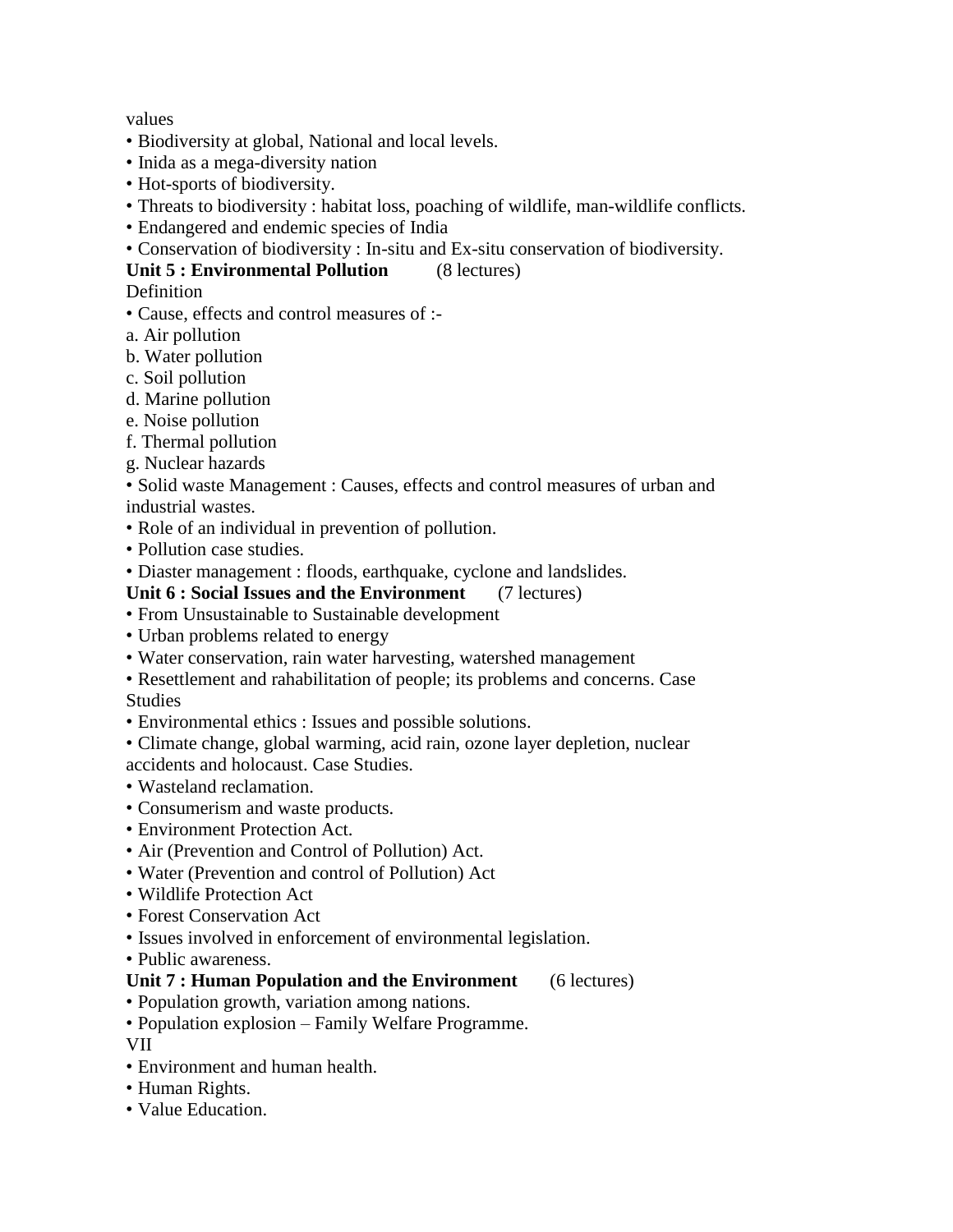- HIV/AIDS.
- Women and Child Welfare.
- Role of Information Technology in Environment and human health.
- Case Studies.

#### **Unit 8 : Field work**

- Visit to a local area to document environmental assets river/ forest/grassland/hill/mountain
- Visit to a local polluted site-Urban/Rural/Industrial/Agricultural
- Study of common plants, insects, birds.

• Study of simple ecosystems-pond, river, hill slopes, etc. (Field work Equal to 5 lecture hours)

### **SIX MONTHS COMPULSORY CORE MODULE COURSE IN ENVIRONMENTAL STUDIES : FOR UNDERGRADUATES**

#### **Teaching Methodologies**

The core Module Syllabus for Environment Studies includes class room teaching and Field Work. The syllabus is divided into eight units covering 50 lectures. The first seven units will cover 45 lectures which are class room based to enhance knowledge skills and attitude to environment. Unit eight is based on field activities, which will be covered in five lecture hours and would provide student first hand knowledge on various local environmental aspects. Field experience is one of the most effective learning tools for environmental concerns. This moves out of the scope of the text book mode of teaching into the realm of real learning in the field, where the teacher merely acts as a catalyst to interpret what the student observes or discovers in his/her own environment. Field studies are as essential as class work and form an irreplaceable synergistic tool in the entire learning process. Course material provided by UGC for class room teaching and field activities be utilized. The universities/colleges can also draw upon expertise of outside resource persons for teaching purpose. Environmental Core Module shall be integrated into the teaching programmes of all undergraduate courses.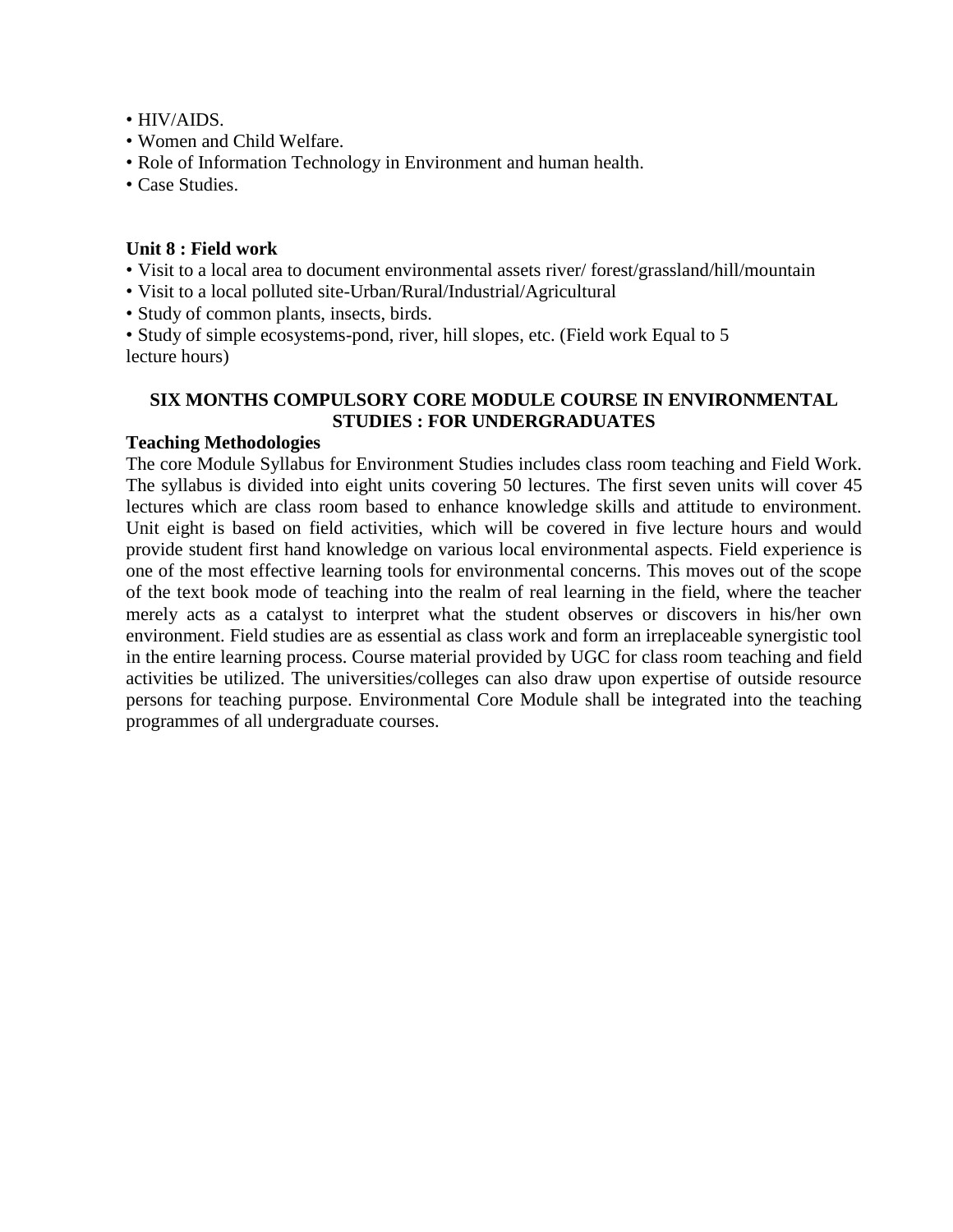# **Foundation Course FC-102 Fundamentals of Accounting**

#### **Course Introduction:**

This course introduces the terminology employed in accounting circles, the principles used in basic accounting and their maintenance.

#### **Objectives:**

- 1. To impart basic accounting knowledge & to ensure working knowledge amongst students for the subject.
- 2. To give overview regarding various cost components, and their valuation techniques.
- 3. To familiarize with the basic computerized accounting.

#### **No. of Credits:** 2 **Theory Sessions per week:** 3 **Teaching Hours:** 40 hours

| <b>UNIT</b>    | <b>TOPICS / SUBTOPICS</b> |                                                                   | <b>TEACHING</b><br><b>HOURS</b> |
|----------------|---------------------------|-------------------------------------------------------------------|---------------------------------|
| $\mathbf{1}$   |                           | <b>Introduction to accounting</b>                                 | 10 hours                        |
|                | $\bullet$                 | Principle of double entry book keeping                            |                                 |
|                | $\circ$                   | Meaning, Importance $\&$ scope of accounting                      |                                 |
|                | $\circ$                   | Accountancy, accounting and book keeping                          |                                 |
|                | $\circ$                   | Distinction between book keeping and accounting                   |                                 |
|                | $\circ$                   | Branches of accounting                                            | 5 hrs                           |
|                | $\circ$                   | Double entry system of accounting                                 |                                 |
|                | $\circ$                   | Accrual basic & cash basis of accounting                          |                                 |
|                | $\circ$                   | Accounting equation                                               |                                 |
|                |                           | <b>Generally accepted accounting principles:</b>                  |                                 |
|                | $\circ$                   | Meaning of Generally accepted accounting principles               | 5 hrs                           |
|                | $\circ$                   | Basic assumptions and principle of accounting                     |                                 |
| $\overline{2}$ |                           | Journalizing, Posting, Balancing and preparation Subsidiary books | 10 hours                        |
|                | $\bullet$                 | <b>Journalizing, Posting, Balancing</b>                           |                                 |
|                | $\circ$                   | Meaning & classification of account                               |                                 |
|                | $\Omega$                  | Rules of debit and credit                                         |                                 |
|                | $\circ$                   | Meaning and format of journal                                     | 4 hrs                           |
|                | $\circ$                   | Meaning of journalizing                                           |                                 |
|                | $\circ$                   | Ledger and its format                                             |                                 |
|                | $\circ$                   | Balancing                                                         |                                 |
|                | $\bullet$                 | <b>Subsidiary books</b>                                           |                                 |
|                | $\circ$                   | Meaning and types of cash book                                    |                                 |
|                | $\Omega$                  | Trade and cash discount                                           |                                 |
|                | O                         | Three column cash book, petty cash book, purchase book,           | 6 hrs                           |
|                |                           | sales book, purchase return book & sales return book              |                                 |
|                |                           |                                                                   |                                 |
|                |                           |                                                                   |                                 |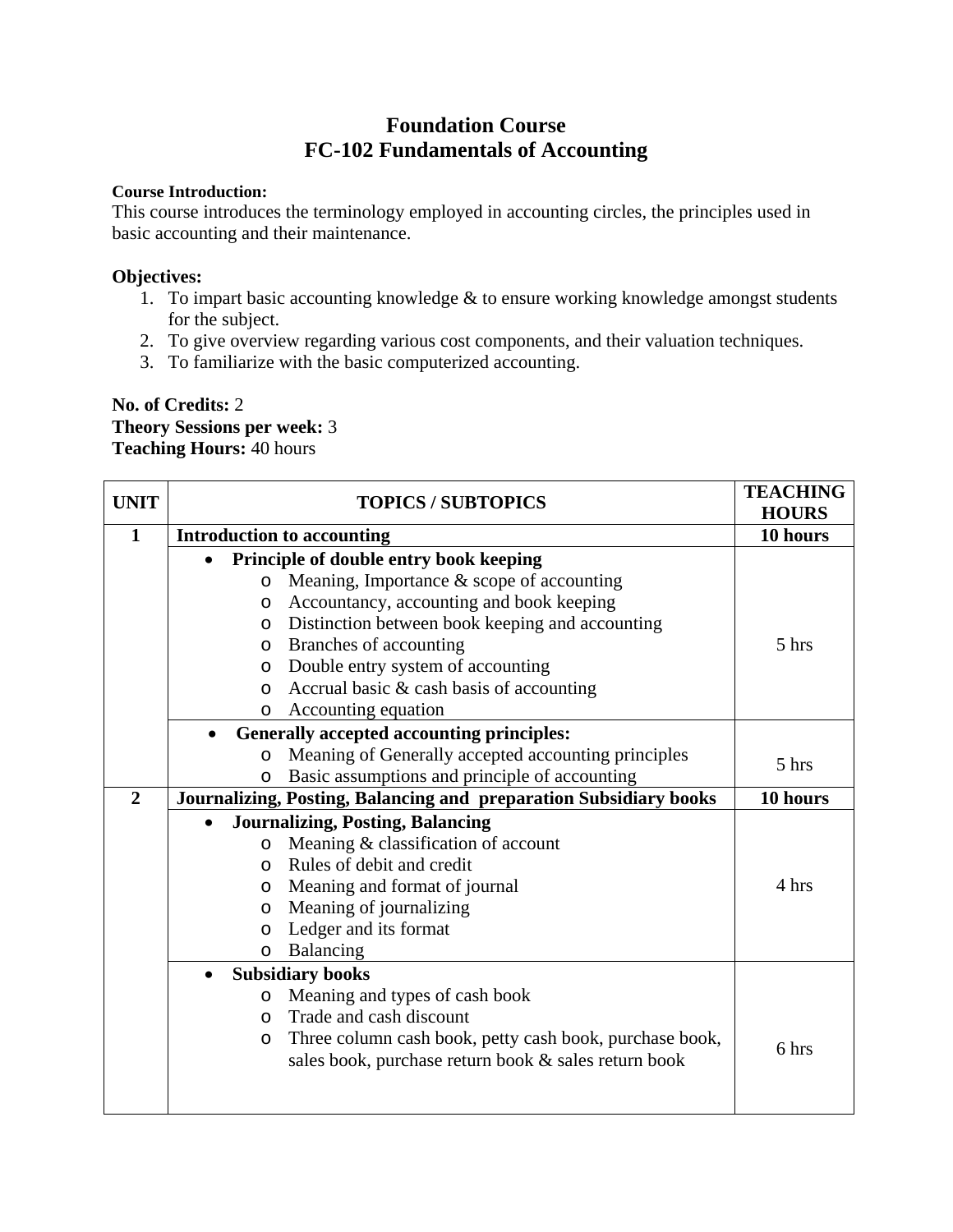| $\overline{\mathbf{3}}$ | <b>Preparation of financial statements:</b>                                                                                                                                                                                                                                                                                                   | 10 hours |
|-------------------------|-----------------------------------------------------------------------------------------------------------------------------------------------------------------------------------------------------------------------------------------------------------------------------------------------------------------------------------------------|----------|
|                         | Meaning and utility of financial statements<br>$\circ$<br>Recognition of assets, liabilities, income and expense<br>$\circ$<br>Preparation of trading, profit & loss account and final<br>O<br>balance sheet of trading company, partnership firm and<br>joint stock companies (both horizontal and vertical form)<br>with simple adjustments | $10$ hrs |
| $\overline{\mathbf{4}}$ | <b>Introduction to cost accounting</b>                                                                                                                                                                                                                                                                                                        | 10 hours |
|                         | <b>Cost accounting</b><br>Meaning, objectives<br>O<br>Functions of cost accounting<br>O<br>Brief introduction to elements of cost<br>$\Omega$<br>(including fixed, variable and semi variable cost)                                                                                                                                           | 2 hrs    |
|                         | <b>Material cost control</b><br>Meaning, Objectives, Classification of material cost,<br>$\circ$<br>Determination of various levels and Problems on LIFO,                                                                                                                                                                                     | 3 hrs    |
|                         | FIFO & weighted average                                                                                                                                                                                                                                                                                                                       |          |
|                         | <b>Direct labour cost control</b><br>Meaning<br>$\circ$<br>Objectives<br>$\circ$<br>Classification of the labour cost<br>$\circ$<br>Determination of the labour cost by time wage<br>$\circ$<br>Piece wage and incentive plans (including Halsey, Rowan<br>$\circ$<br>plan)                                                                   | 3 hrs    |
|                         | <b>Computerized accounting</b><br>Overview of Financial accounting software (Tally, Ex.<br>O<br>Microsoft Financial)                                                                                                                                                                                                                          | 2hrs     |

## **Textbooks:**

- 1. Financial Accounting, Publisher: Pearson Education By P.C. Tulisan (For unit 1 refer chapter 1, 2 & 5, Unit 2 refer chapter 6, 7 & 8, Unit 3 refer chapter 9)
- 2. Cost Accounting,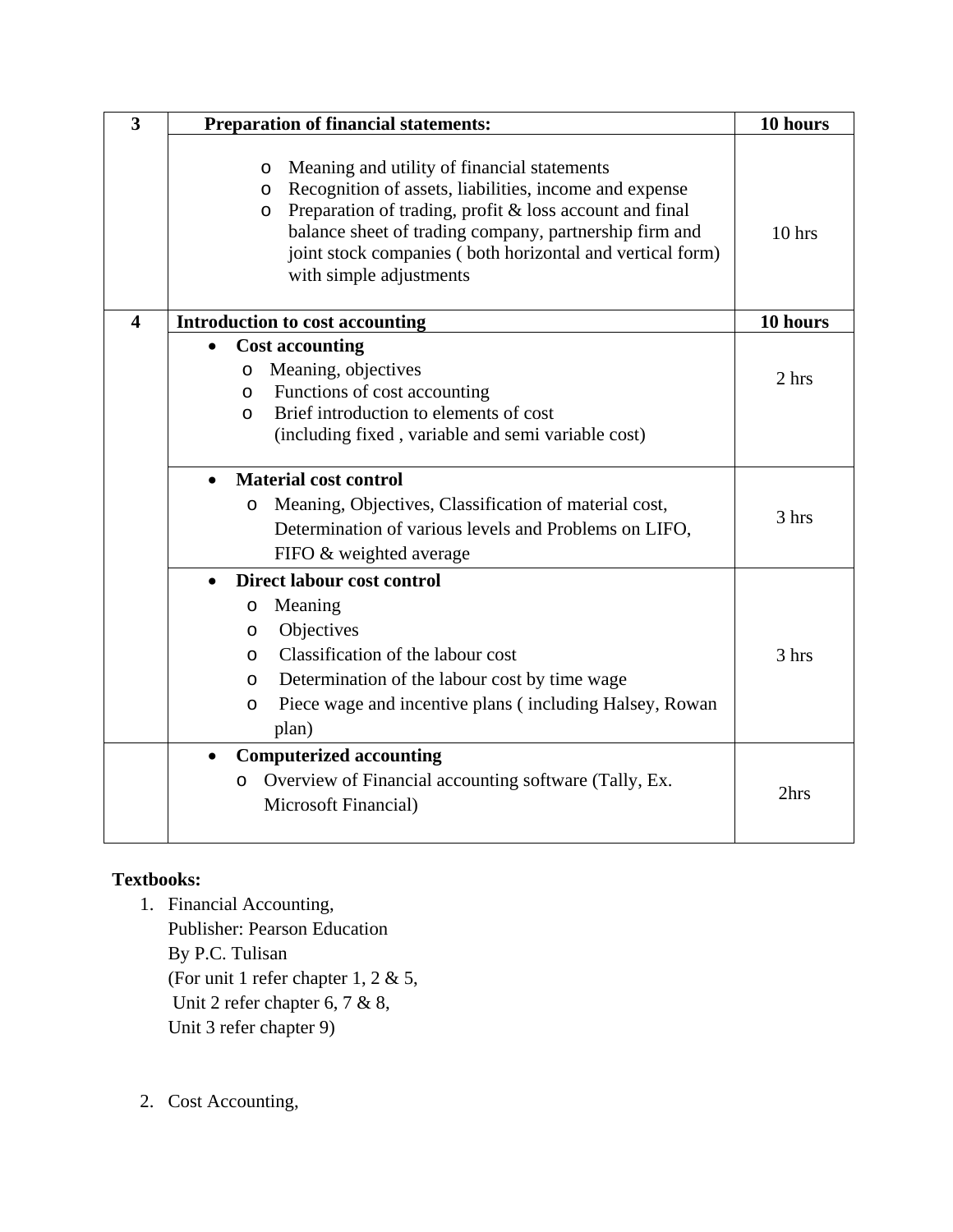Publisher: Tata Mc. Graw Hill By M.Y. Khan & P.K.Jain (For unit 4 refer chapter 1, 2, 3 & 4)

#### **Reference Books** :

- 1 Financial Accounting Theory And Practice, Publisher: Tata Mc. Graw Hill By Prassna Chandra
- 2 Financial Managemant, Publisher: Vikas Publishing House By I M Pandey
- 3 Cost Accounting, Publisher: Tata Mc. Graw Hill By Jawaharlal
- 4 Financial & Cost Accounting, Publisher: Sultanchand & Sons. By S.N. Maheshwari
- 5 Cost Accounting, Pearson Education By Dutta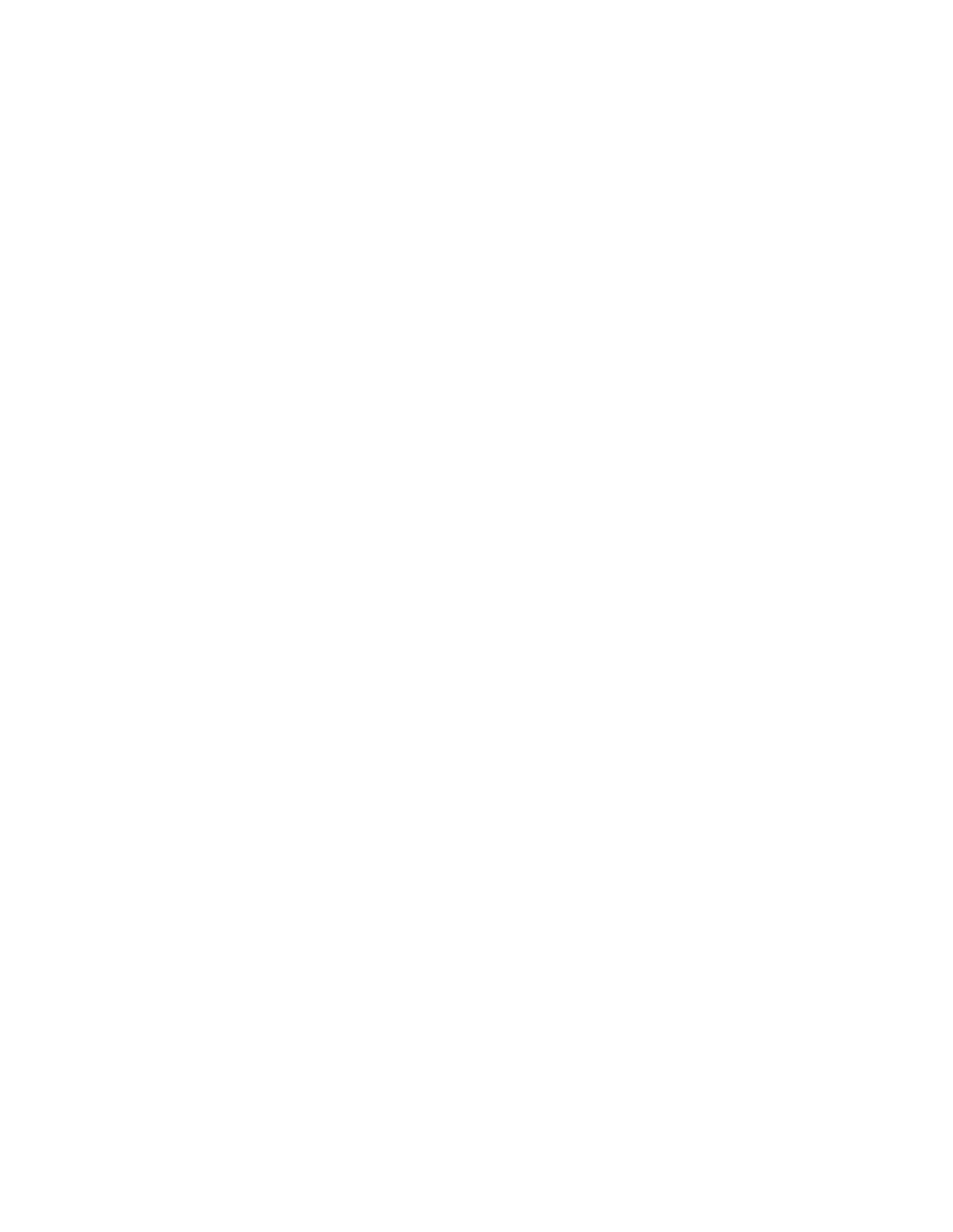# **Foundation Course FC 102 General English**

#### **Course Introduction:**

It is impossible for a human being to experience every good or bad thing existing on this earth, but he can definitely learn from the experiences of others. This process of learning can be initiated if he acquaints himself with the literary works of the great masters. Such experiences sensitize the human being on issues pertaining to the struggle for human existence.

#### **Objectives:**

- 1. To familiarize students with the best samples of writings in English so that they can learn the structure of the language as it is used creatively.
- 2. To orient students to social and cultural issues.
- 3. To acquaint students with different writing styles of English.

### **No. of Credits:** 2 **Theory Sessions per week:** 3 **Teaching Hours:** 40 hours

| <b>UNIT</b>             | <b>TOPICS / SUBTOPICS</b>                                       | <b>TEACHING</b><br><b>HOURS</b> |
|-------------------------|-----------------------------------------------------------------|---------------------------------|
| 1                       | Selected Stories from Malagudi Days by R K Narayan<br>$\bullet$ | 10 hours                        |
|                         | Indian thought Publication                                      |                                 |
|                         | List of stories                                                 |                                 |
|                         | The Doctors word<br>$\bigcirc$                                  |                                 |
|                         | The Blind dog<br>$\circ$                                        |                                 |
|                         | Iswaran<br>$\bigcirc$                                           |                                 |
|                         | Father's help<br>$\Omega$                                       |                                 |
|                         | Forty-five a month<br>$\circ$                                   |                                 |
|                         | Out of Business<br>$\bigcap$                                    |                                 |
|                         | Attila<br>$\bigcirc$                                            |                                 |
|                         | The Shadow<br>$\bigcirc$                                        |                                 |
|                         | Leela's friend<br>$\bigcirc$                                    |                                 |
|                         | Salvi<br>$\bigcirc$                                             |                                 |
|                         | Note: Short question-answers and theme based short notes should |                                 |
|                         | be asked.                                                       |                                 |
| $\mathbf{2}$            | Arms and the Man by Bernard Shaw<br>$\bullet$                   | 10 hours                        |
|                         | <b>Orient Longman Publication</b>                               |                                 |
|                         | Note: Short question-answers and theme based short notes should |                                 |
|                         | be asked.                                                       |                                 |
| $\overline{\mathbf{3}}$ | <b>Grammar</b>                                                  | 10 hours                        |
|                         | Tenses                                                          |                                 |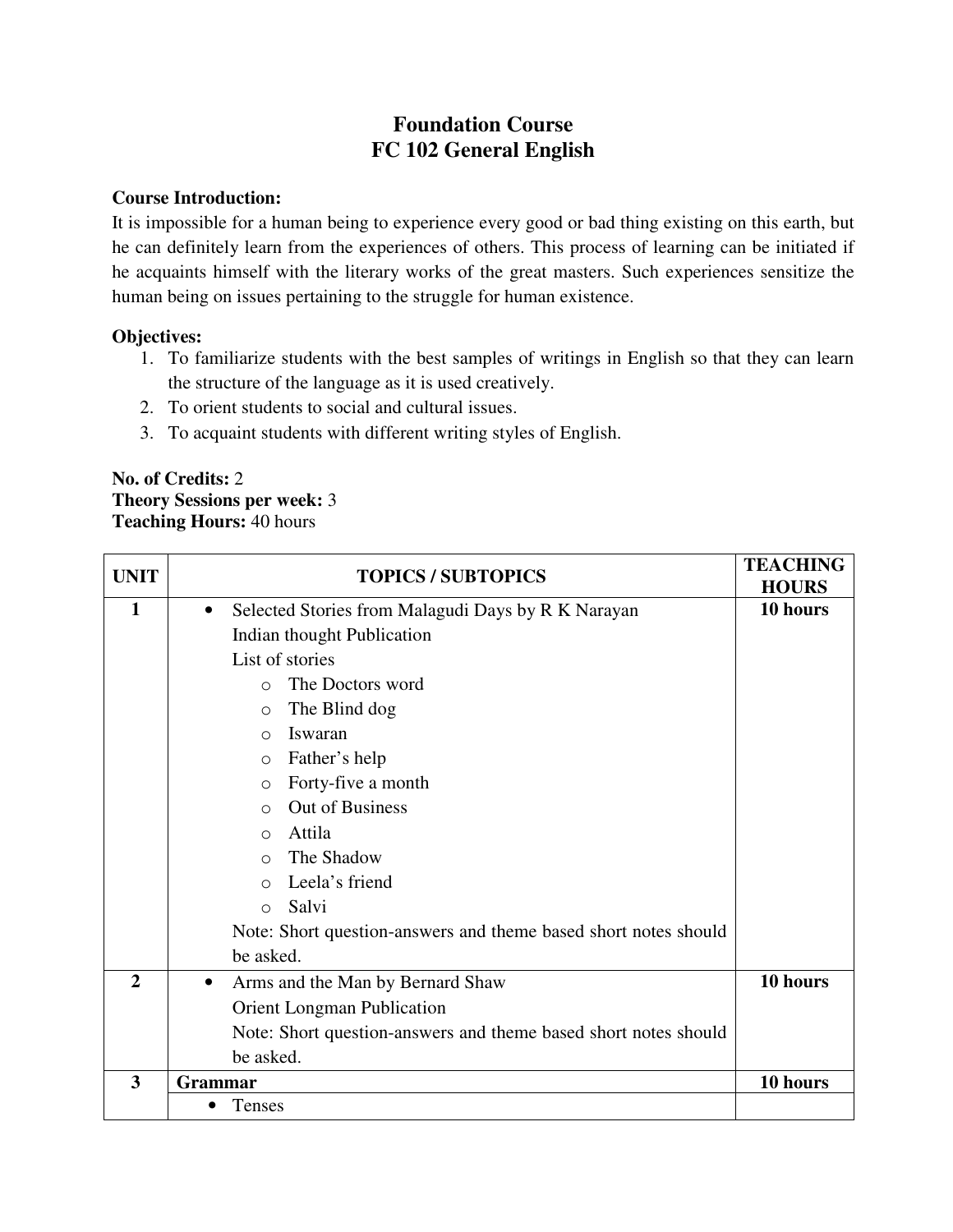|                  | Subject-verb agreement                                           |          |
|------------------|------------------------------------------------------------------|----------|
|                  | • Preposition                                                    |          |
|                  | • Articles                                                       |          |
|                  | Modals<br>$\bullet$                                              |          |
| $\boldsymbol{4}$ | <b>Speaking Skills</b>                                           | 10 hours |
|                  | Pronunciation (identification of sounds, vowels $\&$ consonants) |          |
|                  | Syllable division (from the list attached)<br>$\bullet$          |          |
|                  | • Rhyming words                                                  |          |
|                  | • Vocabulary from the texts                                      |          |

## **Reference Book** :

- 1. Enrich your English
	- by CIEFL (Academic Skills book)
- 2. Contemporary English Grammar
	- by Raymond Murphy
- 3. Essential English Grammar
	- by Raymond Murphy

Assessment to be done on the basis of assignments and tests/exam. Tests to be set from the syllabus itself.

Suggested areas/topics for assignment:

- 1. Literary background of Malgudy Days
- 2. Literary background of Arms and the Man
- 3. Paragraph writing using words given in the vocabulary
- 4. Identifying grammatical errors
- 5. Correcting grammatical errors

## Seminar topics

- 1. Life and works of R K Narayan
- 2. Life and works of Bernard Shaw
- 3. Comparison of the stories of Malgudy days with the TV serial Malgudi days.
- 4. The picture of India as presented in R K Narayan's short stories(other than the ten stories given in the syllabus)
- 5. Importance of reading in Language learning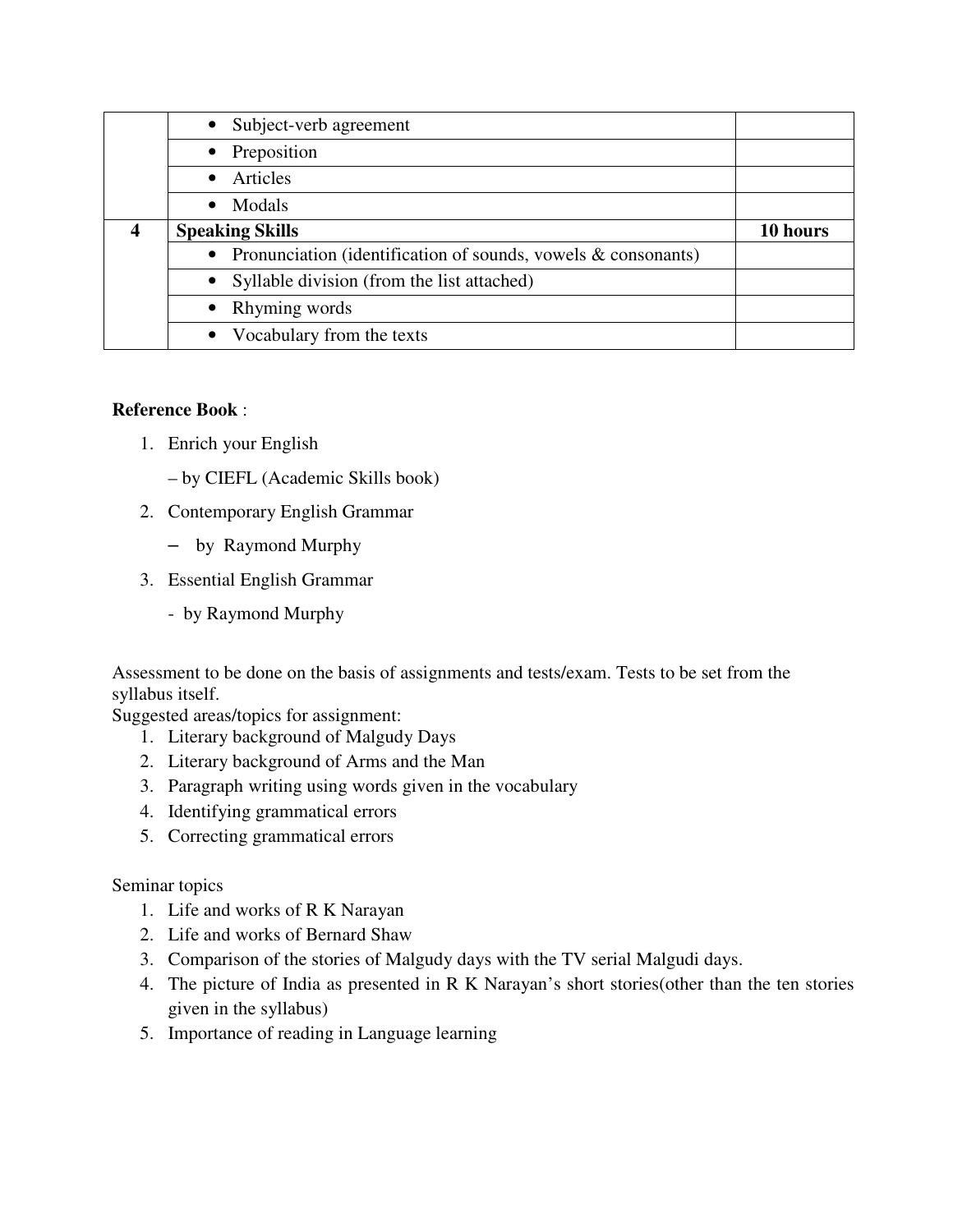#### List of Syllables:

- 1. Ominous omlinlous
- 2. Doctor docltor
- 3. Repeat re|peat
- 4. Whimper whim|per
- 5. Auspicious auslpilcious
- 6. Opportunity op|por|tun|ity
- 7. Extricate ex|tri|cate
- 8. Goad goad (mono syllable word)
- 9. Examination examlination
- 10. Deliberate delliblerlate
- 11. Isolate isollate
- 12. Palpitate pallpiltate
- 13. Amount amount (mono syllabic word)
- 14. Humiliation Hulmililation
- 15. Moustache mous|tache
- 16. Deliver delliver
- 17. Impatient im|pa|tient
- 18. Starvation starlvaltion
- 19. Excruciating exlcrulcilatling
- $20.$  Resignation reslignation
- 21. Gramophone gramo|phone
- 22. Fashionable fash|ion|able
- 23. Numerous nu|mer|ous
- 24. Disappointment dis|ap|point|ment
- 25. Formidableness for|mid|able|ness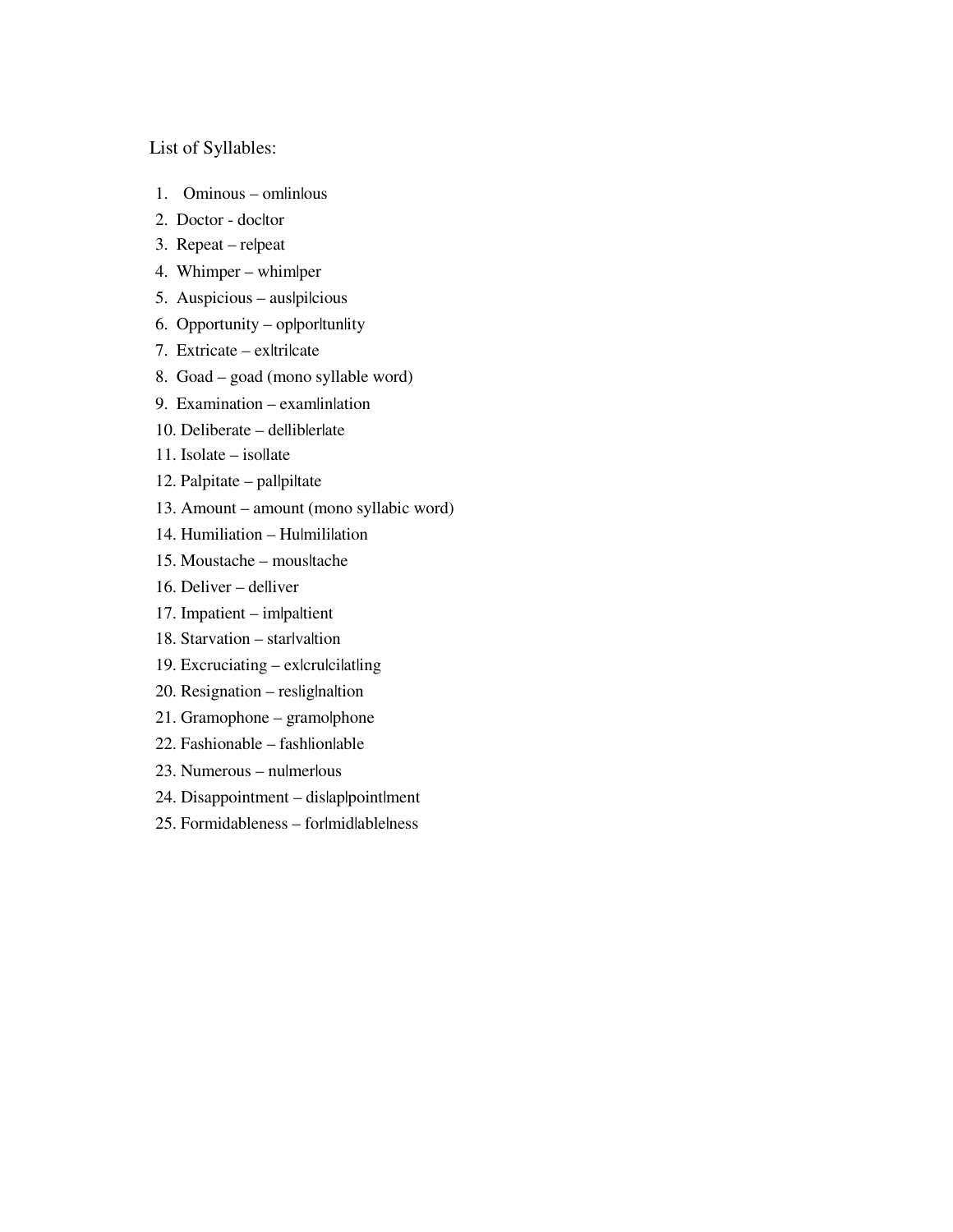- 26. Puppy puppy (monosyllabic word)
- 27. Misunderstanding mislunlderlstandling
- $28.$  Occasionally oclcalsionallly
- 29. Consideration conlsidlerlation
- 30. Father father (monosyllabic word)
- 31. Minimum min|imum
- 32. Ordinary orldinlary
- 33. Catalogue cata|logue
- 34. Illustrate il|lus|trate
- 35. Magician malgilcian
- 36. Jewellery jew|el|lery
- 37. Classification claslsilfilcaltion
- 38. Demand de|mand
- 39. Notwithstanding notlwithlstandling
- 40. Ungrateful un|grate|ful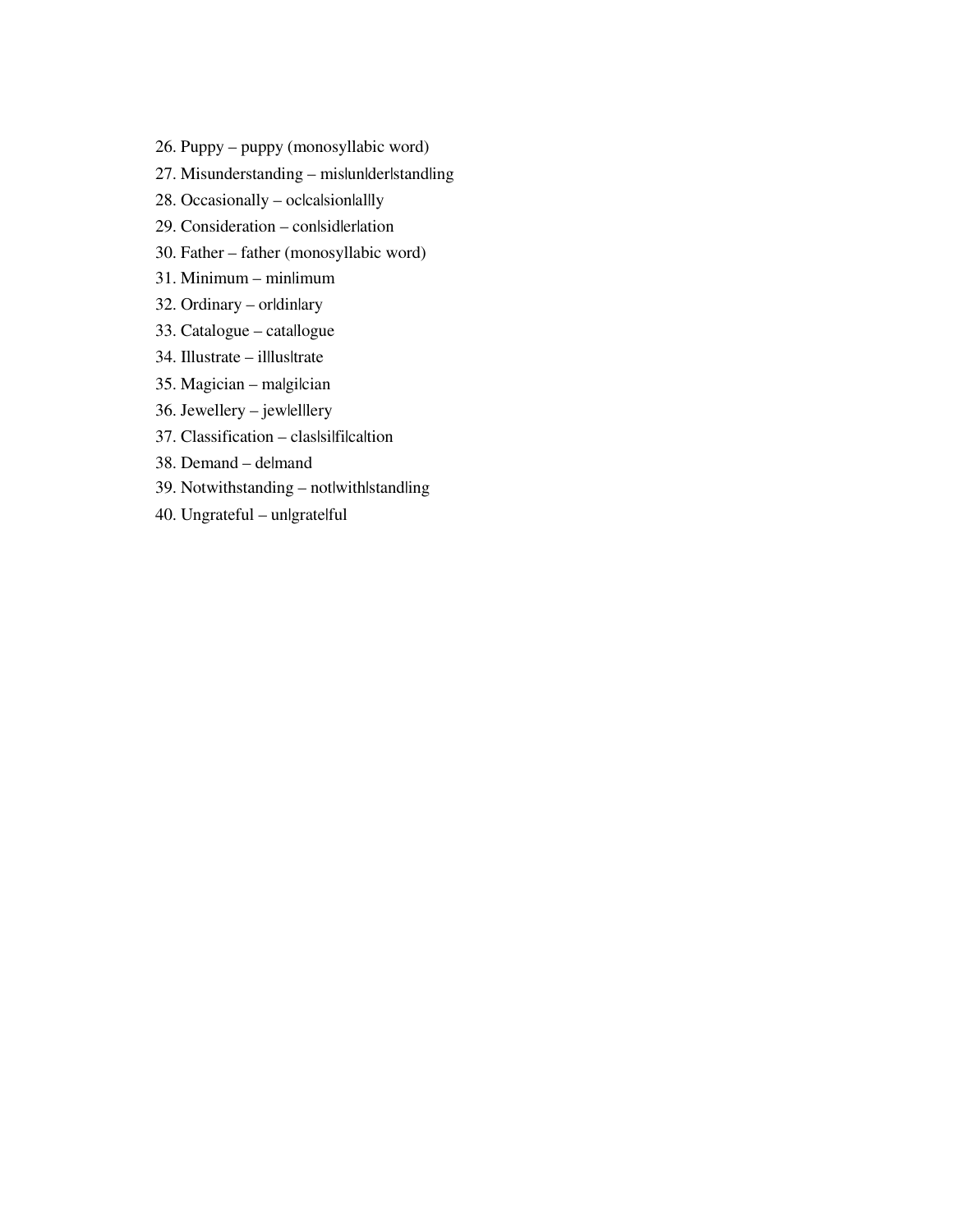| Word        | <b>Meaning</b>                                                                                                 | <b>Noun</b>      | <b>Verb</b> | <b>Adjective</b> |
|-------------|----------------------------------------------------------------------------------------------------------------|------------------|-------------|------------------|
| admire      | to think of with<br>pleasure and<br>respect                                                                    | admiration       | Admire      | Admirable        |
| amusement   | enjoyment                                                                                                      | amusement        | amuse       | amusing          |
| challenge   | to invite to compete<br>against one in fight,<br>match, etc.                                                   | challenge        | challenge   | challenging      |
| cheerful    | happy and<br>optimistic                                                                                        | cheerfulness     | cheer       | cheerful         |
| Civilized   | without roughness<br>of manner or style<br>civility                                                            | civility         | Civilize    | Civil, civilized |
| curable     | that can be cured                                                                                              | cure             | cure        | curable          |
| dear        | Much loved                                                                                                     | Dear             | Endear      | Dear             |
| deceit      | The act of<br>deceiving                                                                                        | Deceit           | Deceive     | Deceitful        |
| defy        | Openly refuse to<br>obey                                                                                       | Defiance         | Defy        | Defiant          |
| disgusting  | Very unpleasant                                                                                                | Disgust          | Disgust     | Disgusting       |
| Dishearten  | Discourage                                                                                                     | Disheartenment   | Dishearten  | Disheartening    |
| disposition | inclination                                                                                                    | Disposition      | Dispose     | Disposed         |
| dream       | A long-held wish                                                                                               | Dream            | Dream       | Dreamy           |
| eatable     | fit to be consumed<br>as food                                                                                  | eatery, eatables | Eat         | Eatable          |
| Enchanted   | Charmed                                                                                                        | Enchantment      | Enchant     | Enchanted        |
| energetic   | full of energy                                                                                                 | Energy           | Energise    | Energetic        |
| Envy        | feeling<br>you<br>the<br>have<br>towards<br>someone<br>Wish<br>when<br>you<br>had<br>their<br>you<br>qualities | Envy             | Envy        | Envious          |